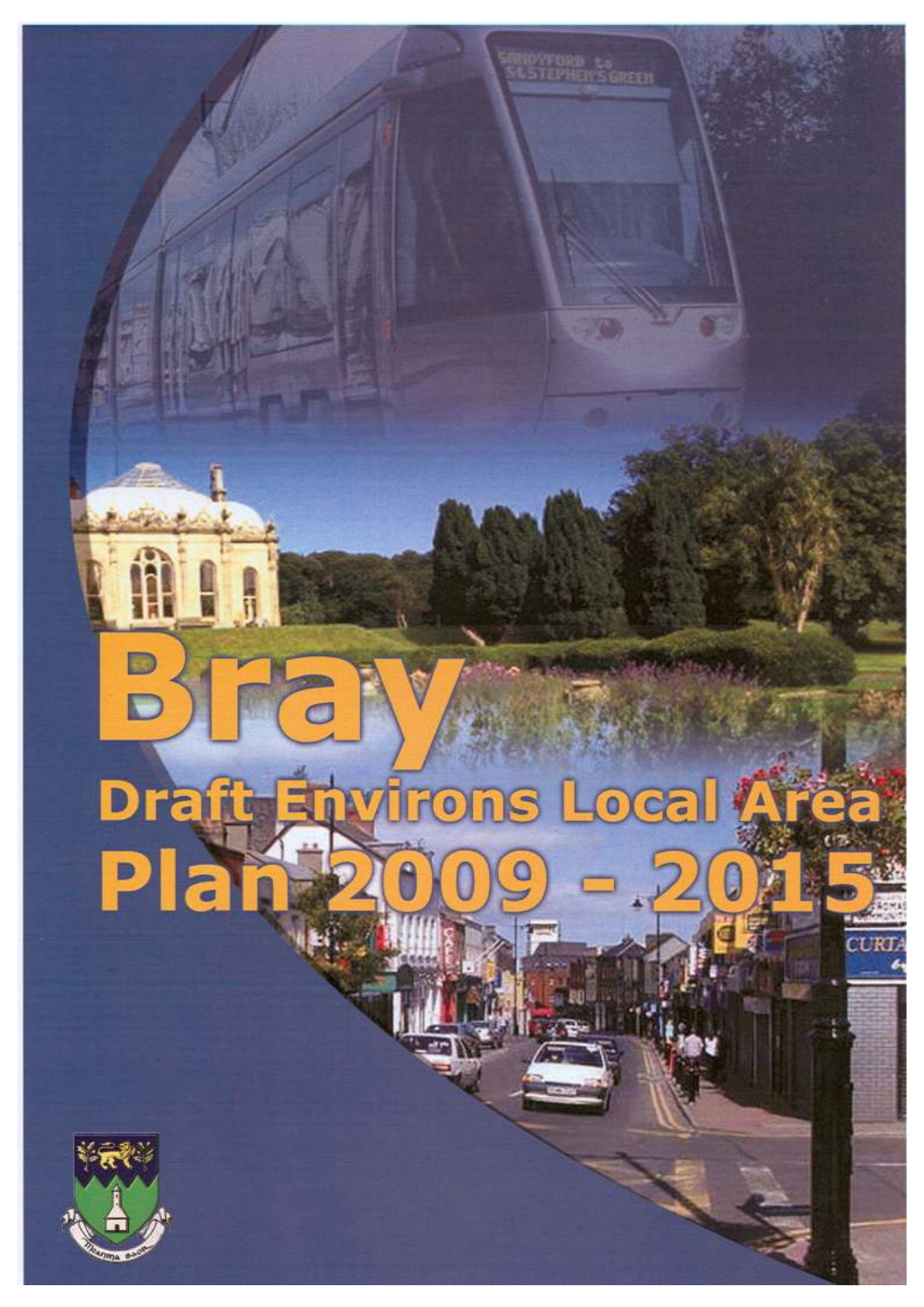# Table of Contents

| 1.0  | Purpose of the plan                       | 2              |
|------|-------------------------------------------|----------------|
| 2.0  | Local Area Plan Status and Process        | 3              |
| 3.0  | <b>Public Consultation</b>                | $\overline{4}$ |
| 4.0  | Development Management                    | 6              |
| 5.0  | <b>Strategic Environmental Assessment</b> | 6              |
| 6.0  | Location and Planning Context             | 9              |
| 7.0  | Rationale for Development in the Environs | 13             |
| 8.0  | Population                                | 15             |
| 9.0  | Employment                                | 17             |
| 10.0 | Quantity of Zoned Land                    | 18             |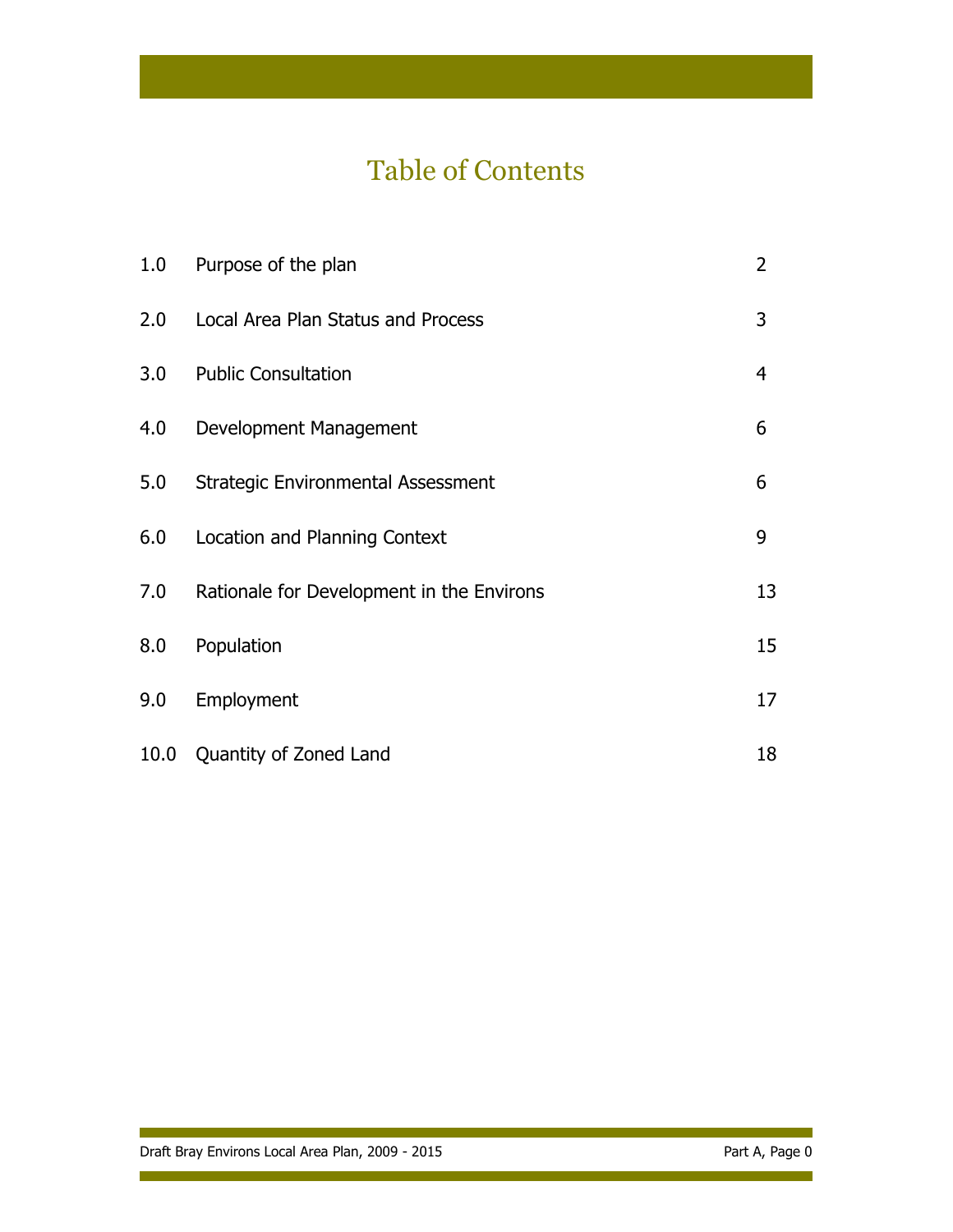# Bray Environs Local Area Plan 2009-2015

The Proposed Bray Environs Local Area Plan, 2009-2015 is set out in 2 parts:

**PART A:** Part A consists of a description of the process involved in the preparation and making of the Plan, including the statutory basis, details of the consultation process, as well as the basis of and calculations for zoning. This part of the document is to enable an understanding of the basis of the assumptions and recommendations made in the Plan. This section will not form part of the final published Plan.

PART B: Part B is the Proposed Bray Environs Local Area Plan, 2009-2015.

While Part A will not be published once the Plan has been adopted, it will be available on the Wicklow County Council website, or at the Planning Office, for those who wish to further understand the process behind the Plan.



Prepared by Wicklow County Council, Forward Planning, Geographical Information Systems and Information Technology Sections in conjunction with CAAS (Environmental Services) Ltd and Tiros Planning, Sustainable Development and Landscape Consultants.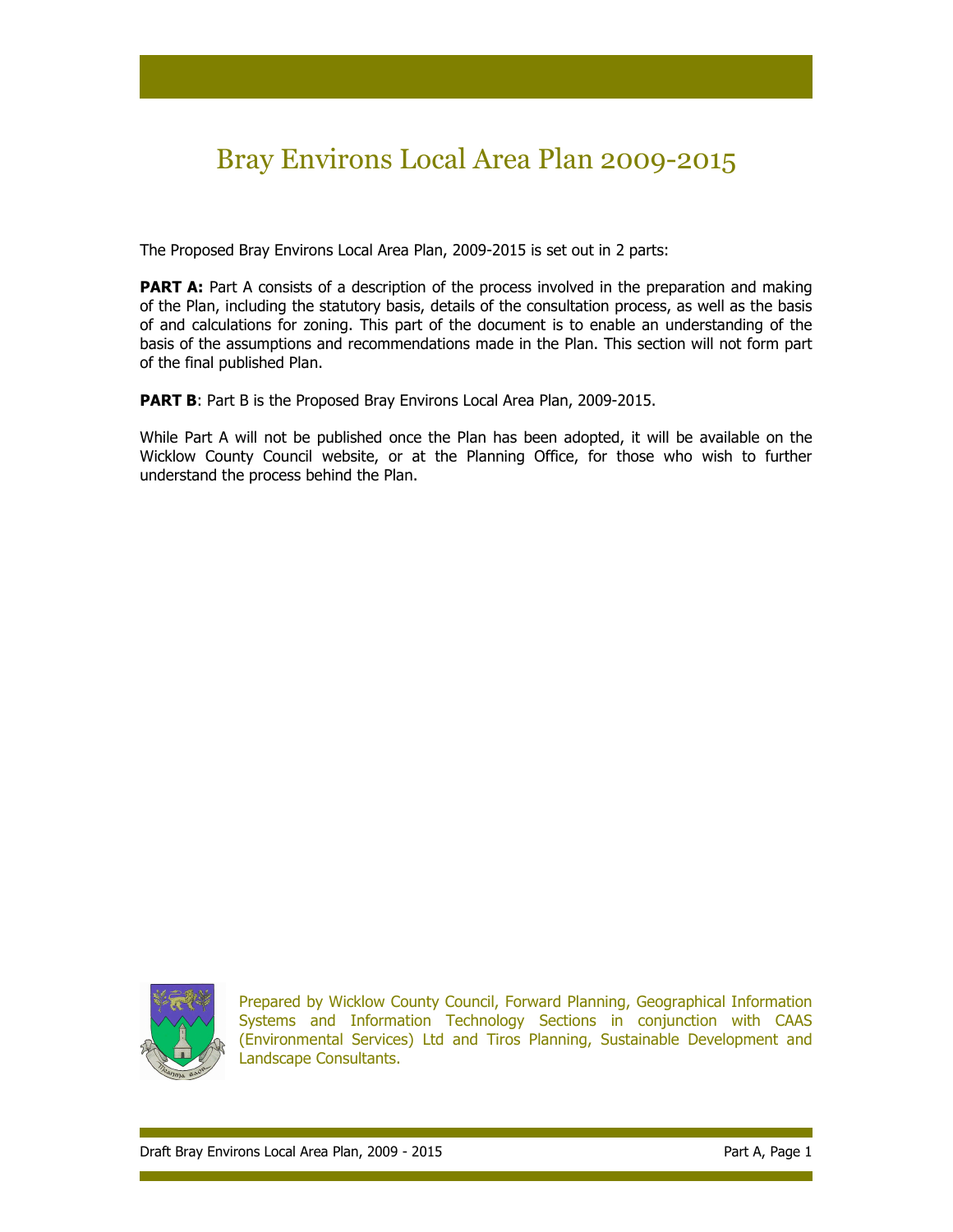# 1.0 PURPOSE OF THE PLAN

Bray is designated by the Regional Planning Guidelines for the Greater Dublin Area (RPG<sup>s</sup>) 2004-2016 as a Metropolitan Consolidation Town within the Metropolitan Area of Dublin and, together with Greystones/Delgany, forms a Primary Development Cluster. As such, Bray is envisaged to potentially develop to a relatively large scale. In terms of its role and potential for future growth, the RPG<sup>s</sup> have identified Bray as being comparable to Swords in Fingal, Dundrum in Dun Laoghaire-Rathdown, and Naas in Co. Kildare. The Wicklow County Development Plan (CDP) Settlement Strategy, in accordance with the provisions of the RPG<sup>s</sup>, has designated Bray as a Metropolitan Consolidation Town.

The growth of Bray, however, is constrained by a lack of available land, as is evidenced by the limited population growth of the town of 3.9% between 1996 - 2002 and 3.0% between 2002 and 2006. Accordingly, to achieve its designated status, the majority of the future growth of the town will have to be accommodated in the Environs area, and this growth will only be achieved by zoning additional lands. Therefore, the Environs area has a key part to play in the continued growth and development of Bray as a Metropolitan Consolidation Town, and in its role as a Primary Development Cluster.

With the selection by the rail Procurement Agency of a preferred route for the LUAS B2 line into Bray and Fassaroe a new impetus has evolved for the crafting of a new strategy and plan for the Bray Environs area.

The purpose of this Draft Local Area Plan (LAP) is to establish a framework for the proper planning and sustainable development of the Environs of Bray commensurate with it's designation as a Metropolitan Area Settlement. In accordance with such a designation, it is planned that the town be developed to a relatively large scale as part of the strategy for the consolidation of the Metropolitan Area. With the adoption of the Planning and Development Act, 2000 sustainability has been recognised as the principle of planning policy in Ireland. It envisages the balancing of economic, social and environmental components in order to maintain and develop a high quality of life for all stakeholders, without compromising the protection of the environment and the needs of future generations. The Local Area Plan and the future growth of the environs area will be guided by these principles.

It is envisaged that the LAP shall facilitate the development of the Bray Environs, thereby enhancing the role and opportunities of the greater Bray area in a balance manner without comprising the protection of the environment and the need of future living and working population of the area.

The Bray Local Area Plan will seek to:

- Provide a coherent and robust framework for the extension of Bray.
- Enhance the economic, social and environmental offer of Bray and its environs.
- Provide the framework to enhance the employment opportunities of the greater Bray area and north Wicklow.
- Provide direction and guidance for the integration of a range of new uses.
- Address the deficiency in open space and recreation provision in the town.
- Strengthen the spatial linkages between Bray and its environs.
- Provide an integrated approach to land use and transportation.
- Provide guidance for the integration of the natural and built environment and
- Provide an implementation strategy.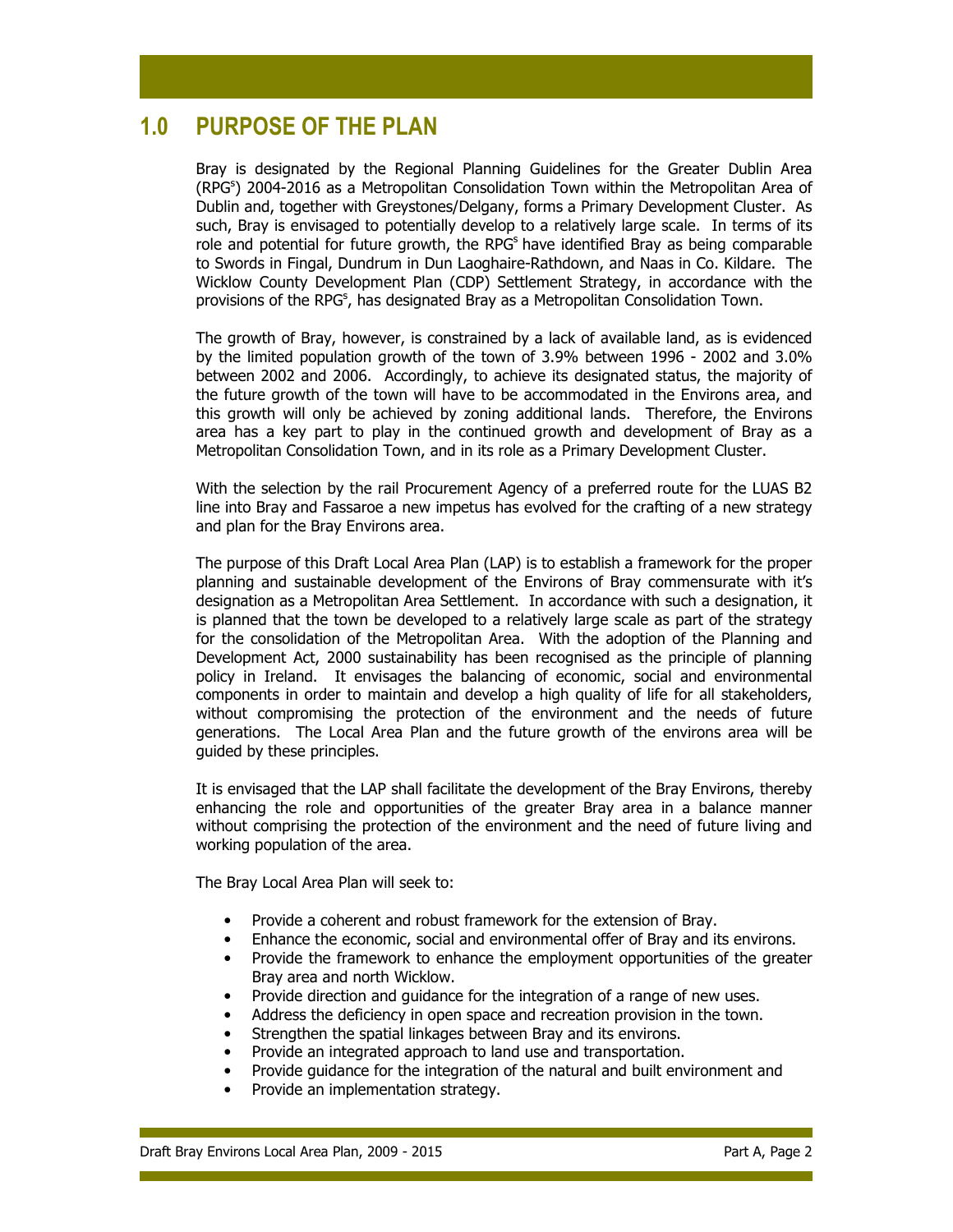The Bray Environs Local Area Plan, in conjunction with the relevant policies and objectives set out in the Wicklow County Development Plan, is the main instrument to guide and control development in the area and thus has major implications on the future growth and development of Bray and the Plan area.

This Draft Local Area Plan has been prepared in accordance with the requirements of the Planning and Development Acts 2000-2007. Part II, Chapter II, Section 19 of the Act, provides that a LAP may be prepared in respect of any area which a planning authority considers suitable; and in particular for areas which require economic, physical and social renewal and for areas likely to be the subject of large scale development within the lifetime of the Plan.

The Bray Environs LAP will be valid for a period of 6 years from the date of its adoption by the County Council. It is intended that the long-term vision set out will give a degree of continuity and certainty to the future development of the Plan area.

# 2.0 LOCAL AREA PLAN STATUS & PROCESS

Part II, Chapter II, Section 19 of the Planning & Development Act 2000, as amended, provides that a Local Area Plan (LAP) may be prepared in respect of any area which a planning authority considers suitable; and in particular for areas which require economic, physical and social renewal and for areas likely to be the subject of large scale development within the lifetime of the Plan.

The Planning & Development (Amendment) Act 2002, (Section 8) indicates that a LAP may include specific objectives pertaining to the zoning of the land. These objectives must be consistent with the County Development Plan. Once the Draft Plan is prepared, notice of the intention to make the proposed LAP will be advertised in one or more newspapers circulating in the area. Information will also be disseminated through the public counter, the website and by phone. The statutory timeframe, as set out in the Planning & Development Acts, commences upon the publication of the notice that the Planning Authority proposes to make, amend or revoke a Local Area Plan.

| <b>Timeframe</b>                                                     | <b>Statutory Process</b>                                            |  |  |  |
|----------------------------------------------------------------------|---------------------------------------------------------------------|--|--|--|
| Week 1                                                               | Draft Local Area Plan on display - submissions invited              |  |  |  |
|                                                                      | Minimum 6 weeks                                                     |  |  |  |
| Week 6                                                               | Preparation of Manager's Report on submissions received             |  |  |  |
|                                                                      | Maximum 6 weeks                                                     |  |  |  |
| Week 12                                                              | Manager's Report given to Council Members for consideration         |  |  |  |
|                                                                      | Maximum 6 weeks                                                     |  |  |  |
| Week 18                                                              | Plan made unless Council Members decide to not make it, or vary or  |  |  |  |
| modify it, in which case the modifications must be advertised within |                                                                     |  |  |  |
|                                                                      | 3 weeks                                                             |  |  |  |
| Week 21                                                              | Modifications on display and submission invited                     |  |  |  |
|                                                                      | Minimum 4 weeks                                                     |  |  |  |
| Week 25                                                              | Preparation of Manager's Report on submissions (modifications only) |  |  |  |
|                                                                      | Maximum 4 weeks                                                     |  |  |  |
| Week 29                                                              | Manager's Report given to Council Members for consideration         |  |  |  |
|                                                                      | Maximum 6 weeks                                                     |  |  |  |

# Table 1 Statutory LAP Preparation Process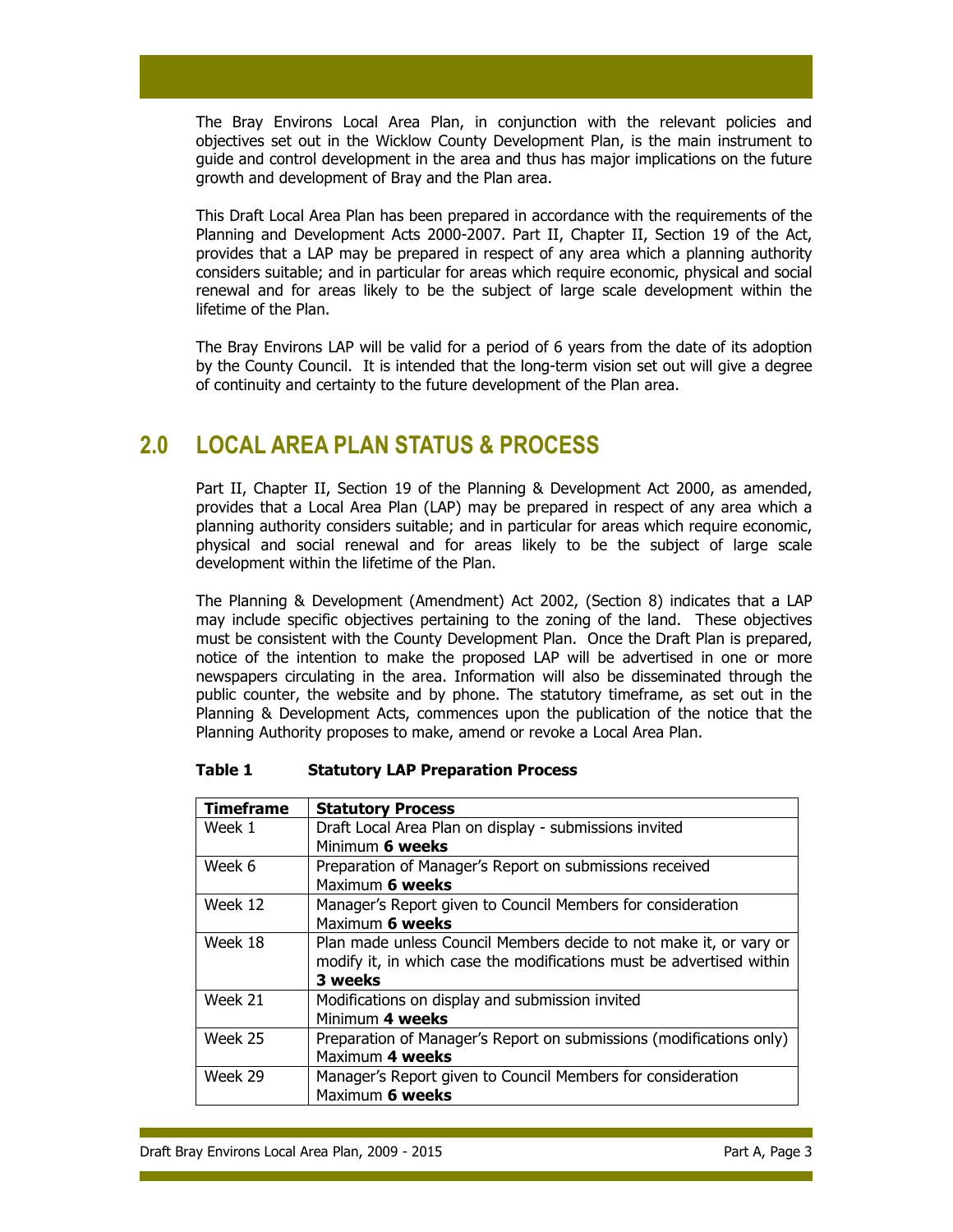| Week 35 | Plan made by Council Members as per Manager's recommendation |
|---------|--------------------------------------------------------------|
|         | with or without modifications                                |

The Draft Local Area Plan has been prepared in accordance with the requirements of the Planning and Development Act, 2000, as amended. The Bray Environs LAP shall be valid for a period of 6 years from the date of its adoption by the County Council, unless amended or revoked within that period. It is intended that the long-term vision articulated by the Plan will give a degree of continuity and certainty to the future development of the Plan area.

# 3.0 PUBLIC CONSULTATION

In late 2007 and early 2008, pre-Draft public consultation took place. A Background Issues Paper was published and submissions were invited from the public from 12 December 2007 to 24 January 2008. A Public Consultation Meeting was held on the evening of 7 February 2008 in the Royal Hotel in Bray. The issues raised in the submissions received and at the public meeting have been taken into consideration in preparing the draft LAP.

Pre-draft submissions were received from:

- 1. Lennox Estates on behalf of Mr. & Ms. Somerville;
- 2. Murray O'Laoire Architects on behalf of the Brabazon Family;
- 3. RPS Planning & Environment on behalf of Cosgrave Property Developments Ltd.;
- 4. John Spain & Associates on behalf of the Legionnaires of Christ;
- 5. John Spain & Associates on behalf of John Ronan, Treasury Building, Lower Grand Canal Street, Dublin 2;
- 6. Murray O'Laoire Architects on behalf of Roadstone;
- 7. PD Lane & Associates on behalf of Gareth Murphy and Seamus Tighe;
- 8. Clodagh Holmes on behalf of Greenstar Ltd.;
- 9. Ian Magahy & Associates and David Pym & Associates on behalf of Annie Verwijs, Kilcroney Furniture Ltd.;
- 10. Ian Magahy & Associates and David Pym & Associates on behalf of Nixdorf Family;
- 11. Stephen Little & Associates on behalf of George Wilkin, 1 Roselawn Drive, Bray;
- 12. Derek Mitchell, Member of Wicklow County Council.

### Headline Issues

A summary of the main planning issues raised in the submissions made on the Issues Paper and at the public consultation meeting include:

### Residential Development/Population

• Concern raised over projected population increase and the impact on existing infrastructure.

## Traffic and Transportation

- Demand for formalised walking routes across the area.
- Opportunity to link recreational walking with public transport.
- Need for a large scale Park & Ride facility at LUAS.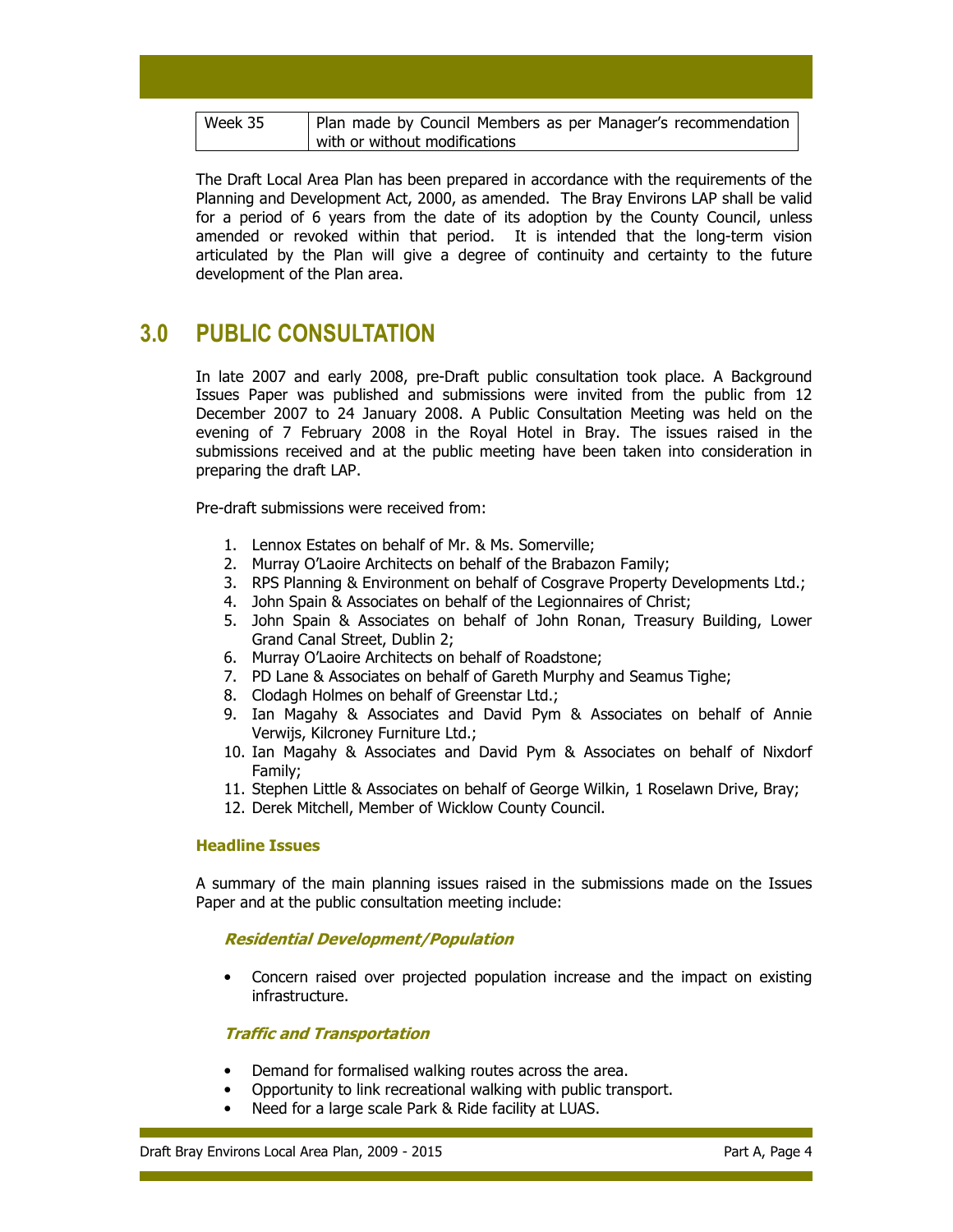- Need for integrated cycle infrastructure in Bray.
- Issues raised in relation to connectivity to Bray urban area in terms of public transport / pedestrian ways etc.
- Questions raised in relation to proposed route of LUAS and what types of development will be located on these areas.
- Concern raised on impact on N11 traffic and Bray urban area.
- Will the existing junctions onto the N11 be altered?
- The Herbert Road junction must be kept open.
- The new pedestrian bridge across the N11 is worthless as no footpath is provided from it to the Herbert Road.

## Social and Community

- Coláiste Raithin (secondary school) needs a new school site as, at its current location, there is no room for expansion.
- Funding is available from the VEC but there is no suitable site.
- Pizarro site is earmarked for Coláiste Raithin, but representatives are not entirely happy with the site, as they would have to share it with a primary school and the site is considered too small to allow future expansion; also, the availability of the Pizarro site is not yet certain.
- New school site could be provided in Bray Environs, as no sites are available within the Town Council area.
- Coláiste Raithin is looking for alternative temporary accommodation until a new secondary school is built.
- Need to integrate the landscape as a resource and amenity for the population of Bray and the wider area was seen as very important and a great opportunity.
- Need for large urban park for the Bray area.
- LAP should look at landscaping issues as well as planning and urban design. An objective should be included which details landscaping requirements in the overall plan area.

## Natural & Built Heritage

- Concern about development of Kilruddery lands (to the south of Deepdales housing estate).
- There is a need to balance the protection of Kilruddery Demesne with some limited development in order to finance its upkeep, and maintain the integrity of the estate. The current vision for the estate has changed since the previous presentation to the Council in 2006.

### Retail

• The retail function at the centre of Bray must be protected. Only small scale convenience outlets should be permitted (with the exception of Fassaroe).

## Greenstar Facility

- The Greenstar facility has operated successfully even though there are existing residents adjoining the facility, who have not objected to any planning applications to date. This was due to successful consultation. Greenstar are worried that new zonings in the area will introduce many new residents, which will potentially hinder the operation of the facility.
- It is the intention of Greenstar to have all operations indoors.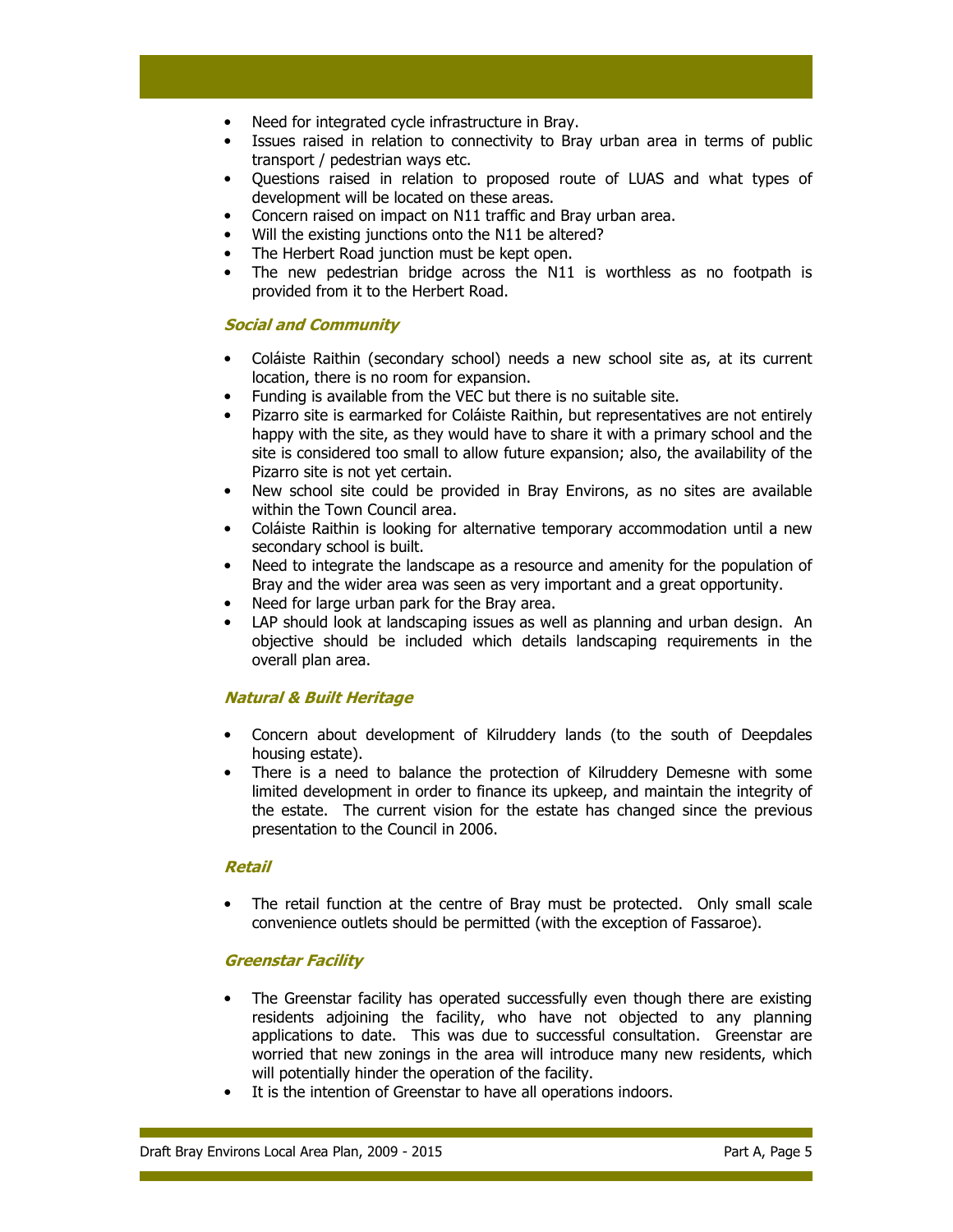- The existing zoning of the facility should be protected, and possibly a buffer introduced to ensure that new residents are not directly adjoining it.
- The existing zoning should allow Greenstar to develop offices on the site (for their own needs).

### **General**

- Pocket of land (residential zoning) to the west of the Bray Town Council area is left isolated between Bray urban area and Dun Laoghaire - lands should be included in Plan area and re-zoned to allow for development.
- Queried whether plan can include lands to south of Bray urban area. Can existing industrial lands be expanded within scope of plan?
- What is the current status of the pNHA and  $cSAC -$  when are they likely to become actual designations?

# 4.0 DEVELOPMENT MANAGEMENT

As this Plan must conform to the policies and objectives of the County Development Plan, it is not proposed to include a repetition of the policies, objectives or strategies as set out in the County Plan. Where standards or objectives for a particular development are not included in this plan, the provisions of the County Development Plan shall apply. The LAP will however include appropriate specific development objectives and guidance, compatible with those of the County Development Plan, to assist the Development Management process in managing sustainable progress for the environs of Bray town.

Having regard to the capital expenditure required to adequately provide for Roads and Transportation, and Environmental and Community Facilities Infrastructure, the Council will require contributions from benefiting developers. Contributions shall be made in accordance with Wicklow County Council's Development Contribution Scheme. In addition, Wicklow County Council will continue the practice of granting planning permissions with the inclusion of conditions requiring levies and/or bonds to be paid and/or works undertaken to facilitate developments in the interests of the common good.

# 5.0 STRATEGIC ENVIRONMENTAL ASSESSMENT

## 5.1 SEA Introduction and Legal Framework

The Strategic Environmental Assessment (SEA) process is the formal systematic evaluation of the likely significant environmental effects of implementing a plan or programme before a decision is made to adopt the plan or programme. SEA informs plans of the environmental impacts of alternative actions and contributes to the integration of environmental considerations into plan making.

On the 21 July 2004, the Strategic Environmental Assessment (SEA) Directive (2001/42/EC) was transposed into Irish law through the European Communities (Environmental Assessment of Certain Plans and Programmes) Regulations 2004 (S.I. 435 of 2004) and the Planning and Development (Strategic Environmental Assessment) Regulations 2004 (S.I. 436 of 2004). Relevant 'Guidelines for Planning and Regional Authorities' were subsequently issued by the Minister for the Environment, Heritage & Local Government in November 2004. As the population within the plan area is less than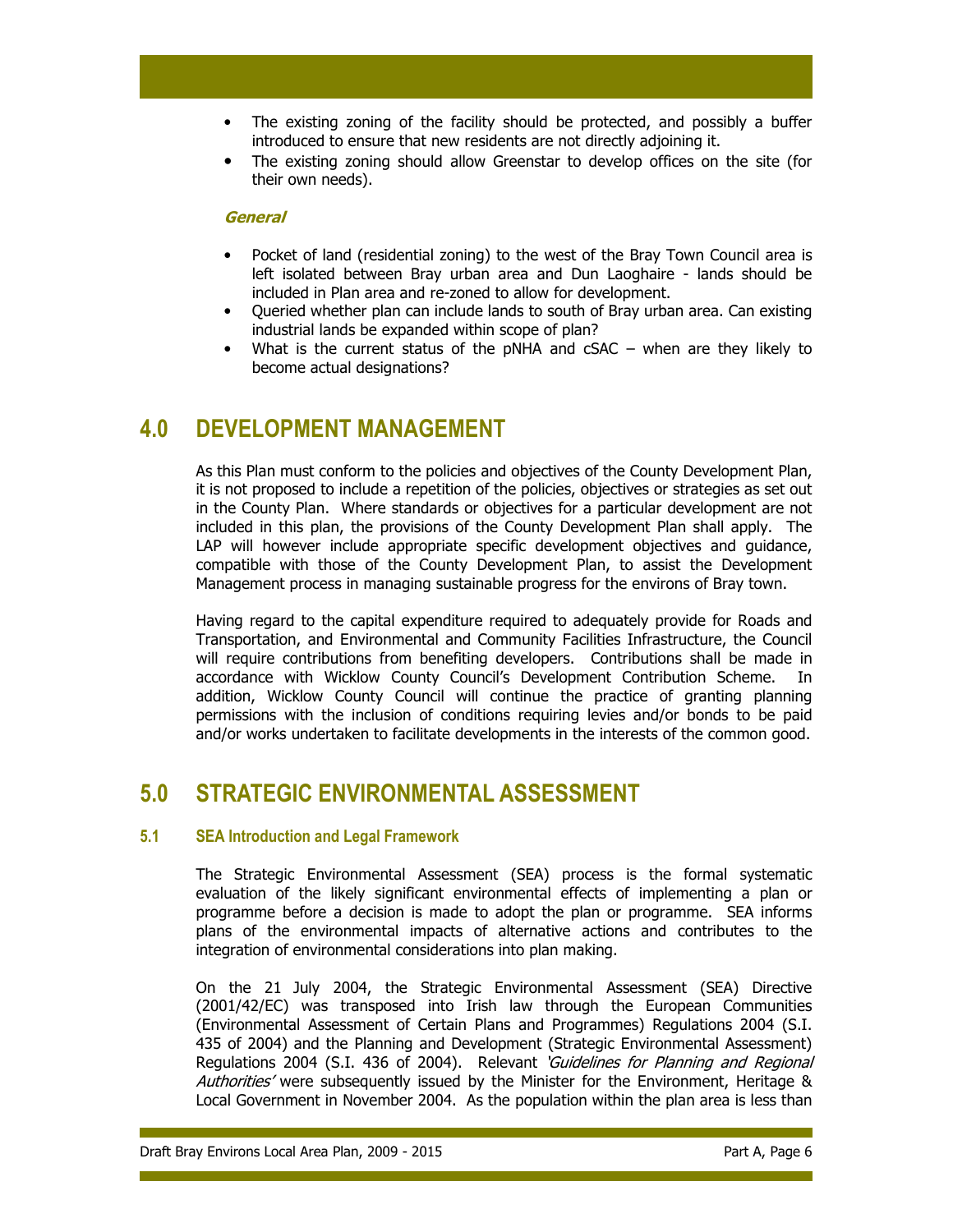10,000, it is a requirement that the County Council undertakes a *'screening'* of the plan in respect of SEA.

### 5.2 The SEA Screening Process

Screening, evaluating whether SEA needs to be carried out, was undertaken for the Bray Environs Plan. In line with the SEA Regulations, screening was carried out by Wicklow County Council. The plan will provide for a resident population of circa 7,000 persons and a working population in excess of 16,000 persons. Taking into account the populations to be provided for, the Council determined that implementation of the plan would be likely to have significant effects on the environment thereby making it necessary to carry out a full SEA in accordance with the regulations.

### 5.3 The SEA Scoping Process

Scoping consultations were held with the Environmental Protection Agency (EPA); the Department of the Environment, Heritage and Local Government (DEHLG); and the Department of Agriculture, Fisheries and Food.

Scoping facilitated the selection of issues relevant to the environmental components which are specified under the SEA Directive - biodiversity, fauna, flora, population, human health, soil, water, air, climatic factors, material assets, cultural heritage including architectural and archaeological heritage, and landscape.

The most important strategic environmental issues relating to the Fassaroe area were identified as follows:

- The existence of areas where known landfilling activity was carried out at the northern boundary of the area.
- An area of sloping land in north of Fassaroe which is visually prominent.
- Three entries to the Record of Monument and Places (RMP) are located within the Fassaroe area including Fassaroe Castle which was built in 1536. This suggests there may be other archaeological sites which could possibly be uncovered in the development process, especially as this is a greenfield site. Structures, including their curtilage, which have been protected for architectural reasons are also located within the Fassaroe area and
- Development in Bray Environs would lead to an increase in traffic and associated emissions. Noise radiating from the N11/M11 and Roadstone is also an issue.
- The main channel of the Dargle River is designated as a salmonid watercourse.

The most important strategic environmental issues relating to the Kilruddery area are identified as follows:

- Certain lands in Kilruddery area which are located within an Area of Outstanding Natural Beauty and are adjacent to an area under consideration for a Special Amenity Area Order are visually prominent making them sensitive to development and
- The cultural heritage and historic importance of Kilruddery Estate could be cumulatively diminished by the continual selling of land facilitated by rezoning.

Common to both Fassaroe and Kilruddery is the need to provide energy, transport, wastewater collection and wastewater treatment infrastructure in a timely and sufficient manner.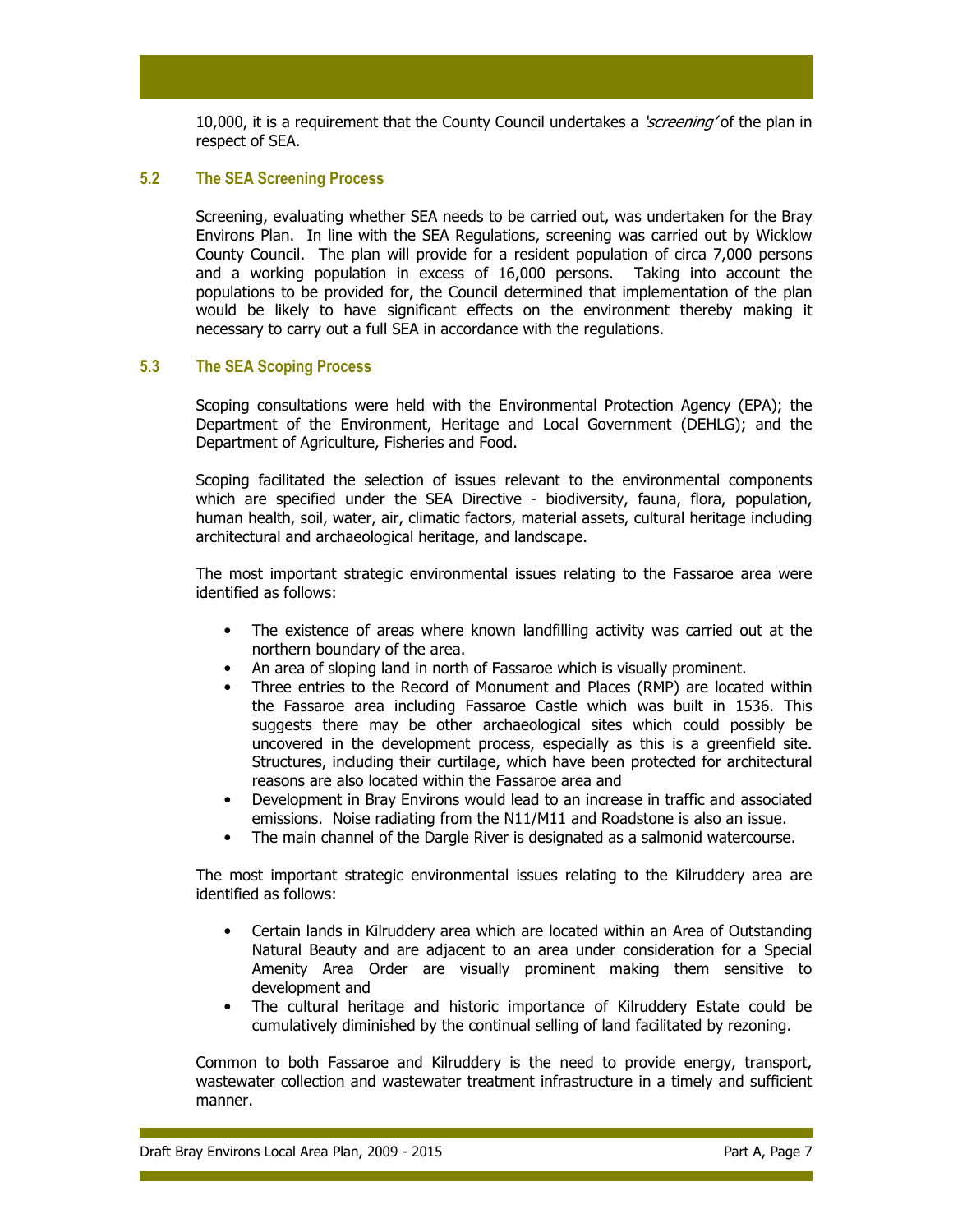### 5.4 The SEA Environmental Report

In the SEA Environmental Report, which is placed on public display alongside the Draft Plan, the likely environmental effects of the Draft Plan and the alternatives are predicted and their significance evaluated with regard to the environmental baseline. The Environmental Report provides the decision-makers, the Elected Members of Wicklow County Council, who decide whether or not to adopt the Draft Plan, as well as the public, with a clear understanding of the likely environmental consequences of decisions regarding the future accommodation of growth in Bray Environs. Mitigation measures to prevent or reduce significant adverse effects posed by the Plan, or to maximise any benefits arising, are recommended.

### 5.5 Appropriate Assessment Screening

Under the ruling in Case 418/04 EC Commission v Ireland, it was found that Ireland had not correctly transposed and implemented the Habitats Directive 92/43/EEC by not providing explicitly for 'appropriate assessment' of land use plans. This judgment is expected to require legislative change to complete the transposition of the Habitats Directive and the Birds Directive 79/409/EEC.

One of the implications of the ruling is that any draft land use plan (development plans, local area plans, regional planning guidelines, schemes for strategic development zones) or amendment/variation to it proposed under the Planning and Development Acts 2000- 2007 must be screened for any potential impact on areas designated as Natura 2000 (normally called Special Areas of Conservation (SACs) or Special Protection Areas (SPAs)). This screening should be based on any ecological information available to the planning authority and an adequate description of the plan and its likely environmental impacts. This should take into account any policies that will set the terms for future development. The results of the screening should be recorded and made available to the public.

In any case where, following screening, it is found that the draft plan or amendment may have an impact on the conservation objectives of a Natura 2000 site or such an impact cannot be ruled out, adopting a precautionary approach:

- An appropriate assessment of the plan must be carried out; and
- In any case where a strategic environmental assessment (SEA) would not otherwise be required, it must also be carried out.

The Draft Bray Environs LAP has undergone appropriate assessment screening and it has been concluded that the draft plan has been formulated to ensure that uses, developments and effects arising from permissions granted on the basis of this draft Plan (either individually or in combination with other plans or projects) shall not give rise to significant adverse impacts on the integrity of any Natura 2000 sites<sup>1</sup>. This reflects the integration of sensitive and appropriate mitigation measures throughout Plan writing which influenced the pattern of land use zoning as well as particular policies and objectives. The results of the appropriate assessment screening have been recorded and are available to the public.

<sup>&</sup>lt;sup>1</sup> Except as provided for in Article 6(4) of the Habitats Directive, namely there must be:

<sup>(</sup>a) no alternative solution available;

<sup>(</sup>b) imperative reasons of overriding public interest for the plan to proceed; and

<sup>(</sup>c) adequate compensatory measures to ensure that the overall coherence of Natura 2000.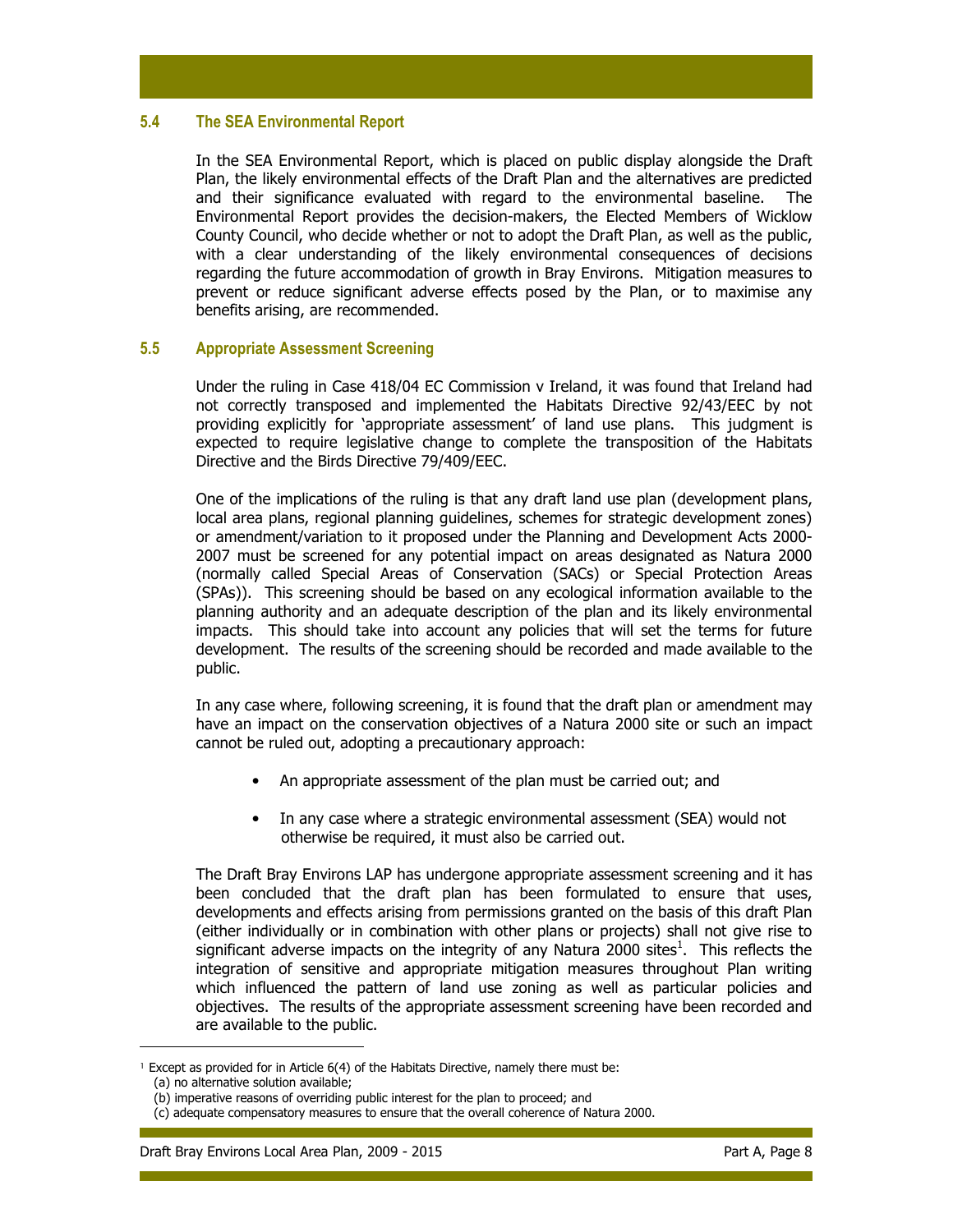# 6.0 LOCATION & PLANNING CONTEXT

### 6.1 Location

The Plan Area covers approximately 1,100 hectares to the south and west of Bray Town. The area includes Fassaroe to the west, Cookstown, Kilcroney, Giltspur, Wingfield, Kilruddery Demesne, Belmont Demesne and Ballynamuddagh. It also includes a number of environmental designations. The Plan shall have effect within the development boundary set out in Map 2.

The Plan Area is strategically located in terms of public and private transport networks, both existing and planned. This strategic location has important connotations for the sustainable development of the areas identified within the Plan for future growth.

### 6.2 National and Regional Policy Context

#### National Development Plan, 2007 - 2013

The National Development Plan (NDP) is an investment plan, which outlines the Government's approach to growth and development on a national level over the 6-year period.

The population and economic growth experienced by the Greater Dublin Area over the last number of years is recognised as having been dramatic. While the emergence of a critical mass is important to ensure a sustainable form of development, it can also lead to other challenges, such as those now experienced in the Dublin Region and its immediate hinterland. In particular, the focus of population around the region's economic core has led to intense pressure on the region's infrastructure, including traffic congestion, the need for extensive commuting, and increased pressure on the environment. Balanced regional development is central to the strategy and the focus of investment and future development will be based on the hierarchy of settlements proposed in the National Spatial Strategy.

### National Spatial Strategy 2002-2020

The National Spatial Strategy (NSS) is a 20-year planning framework designed to achieve a better balance of social, economic, physical development and population growth between the regions. Its objective is to improve the effectiveness of public investment in infrastructure and other relevant services around the country.

The NSS recognises the pivotal role of the Greater Dublin Area to the overall economic wellbeing of Ireland and provides for the majority of future population increase to be accommodated within existing settlements.

Bray is located within the Metropolitan Area of the Greater Dublin Area (GDA). It is a key policy of the NSS to physically consolidate the Dublin Metropolitan Area, supported by effective land use policies and an effective public transport system.

The NSS states that sustainable provision of housing in urban areas involves:

• Concentration of development in locations where it is possible to integrate employment, community services, retailing and public transport.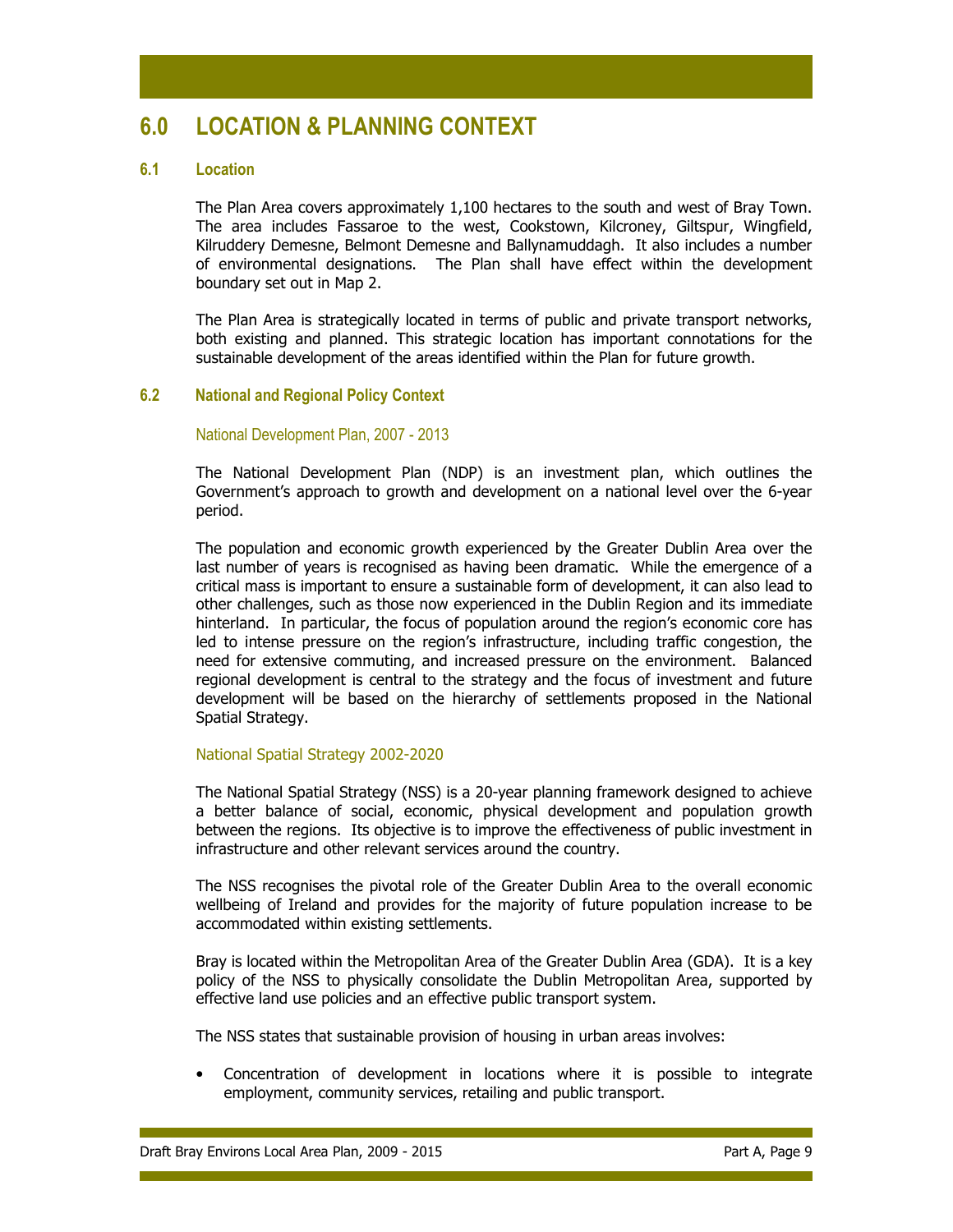- Mixed-use and well-designed higher density development, particularly near town centres and public transport nodes.
- The efficient use of land by consolidating existing settlements.

## Regional Planning Guidelines for the Greater Dublin Area

The settlement strategy of the Regional Planning Guidelines (RPGs) divides the Region into two areas: the Metropolitan Area and the Hinterland Area.

The strategy for the Metropolitan Area is to consolidate the urban centres, and the provision and facilitation of an integrated public transport system.

The strategy for the Hinterland Area focuses on the development of selected large and moderate growth centres to be self-sustaining in terms of employment, community and recreation and housing provision. Small growth towns and villages will be developed at an appropriate scale and in a sustainable manner, to ensure that a higher proportion of residents of the towns and villages are employed locally.

Bray is identified as a Metropolitan Consolidation Town within the Metropolitan Area, and together with Greystones/Delgany forms a Primary Development Cluster. The Regional Planning Guidelines provide that Bray should be developed to a relatively large scale as part of the strategy for the consolidation of the Metropolitan Area.

Other similar towns include Swords, Blanchardstown, Lucan, Clondalkin, Tallaght, Dun Laoghaire and Dundrum. The Guidelines set out an *indicative* population range of 40,000 to 100,000 for Metropolitan Consolidation Towns and identify their economic function as, inter alia, attracting major investment.

In the Metropolitan Area, the intention is to create and sustain conditions suitable for major enhancement of existing public transport. It is therefore, critically important that, in the Metropolitan Area, the making of all relevant decisions and policy should give precedence to public transportation, and other sustainable modes, over the requirements of the private car.

Additional areas for residential zoning should be selected on the basis of meeting all three of the following criteria:

- 1. Location within areas identified for development in the strategy.
- 2. Identified potential to be served by adequate public transport and
- 3. Identified potential for servicing by water supply, drainage, etc.

It is an objective to consolidate the urban form of settlements by locating quality employment and residential developments of various sizes in proximity to each other in order to make effective use of suitable lands, reduce the need to travel and reduce the dependence on private car.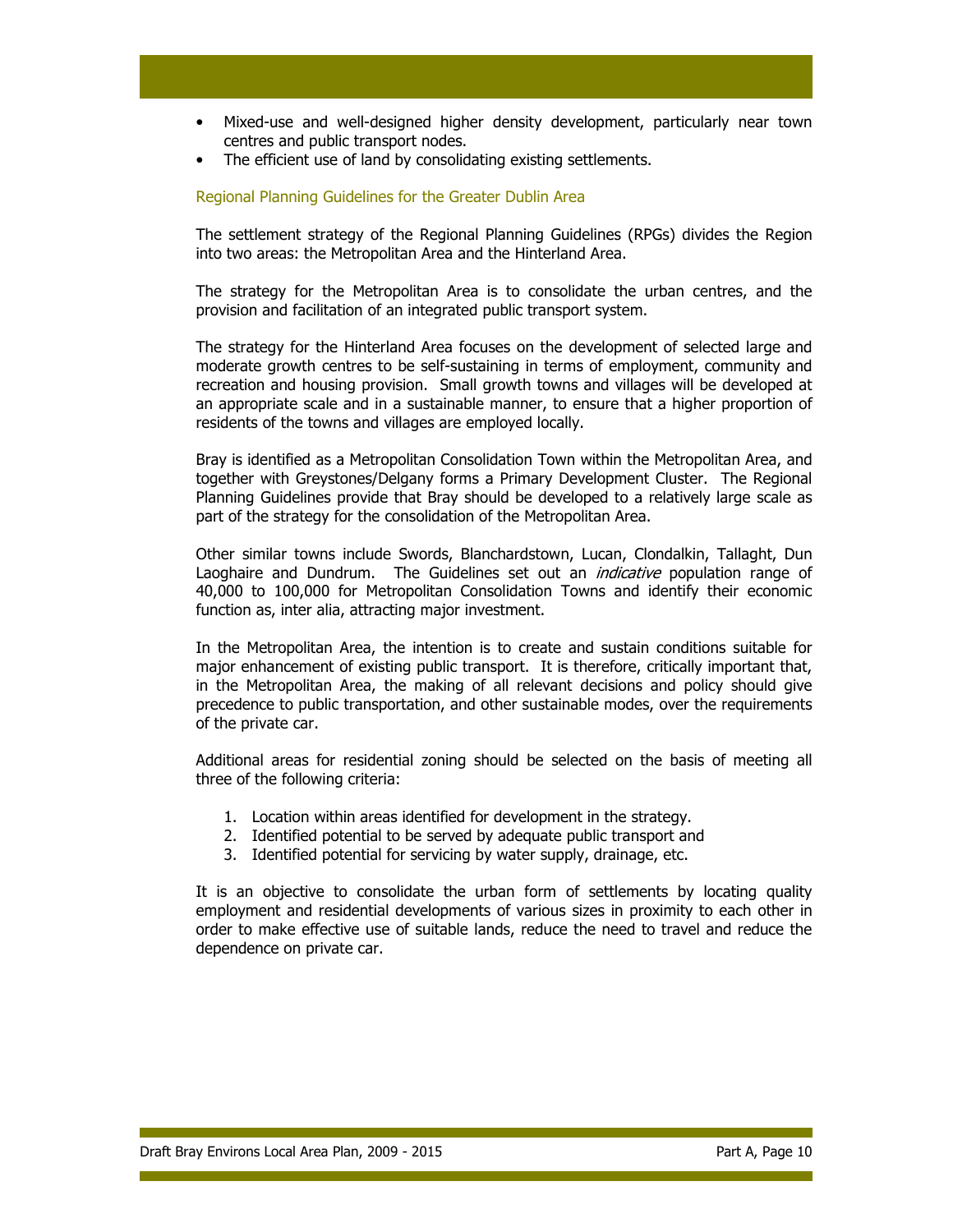#### Wicklow County Development Plan, 2004 - 2010

Wicklow is a rapidly growing county having experienced a population increase of 11.7% between 1996 and 2002 and a further 10% by 2006. This is a result of population retention, growth, and in-migration and natural population increase resulting from Wicklow's location within the Greater Dublin Area and the influence of Dublin's Urban Shadow, together with the amenities it offers, including its coastline, mountains and scenic rural areas.

The County Development Plan (CDP) provides a settlement strategy configured in accordance with the NSS  $\&$  the RPG<sup>s</sup> and locates population growth and channels development in line with the strategy advised by RPG<sup>s</sup>. It recognises the reality that larger settlements have a critical mass and are thus more successful at providing a wide range of environmental, economic & social facilities, in generating indigenous employment growth and attracting inward investment. The settlement hierarchy places Bray, the county's Metropolitan Consolidation Town, a Level 1 town, as the principle growth settlement in the County. Development therein should be focused on:

- A consolidated approach.
- Increased densities and
- Enhancement of the public transport system.

The CDP projects a population for Bray and Environs of 32,012 in 2010 and 35,000 by 2016. The Plan does not expect all towns to reach their indicative populations by 2016. However, it is intended to put the necessary physical infrastructure into place to cater for the future need.

The Plan acknowledges the shortfall of available land within the confines of Bray Town Council, and accordingly, in both the 1999 and 2004 County Development Plans, facilitated the expansion of Bray into the environs by zoning lands for development.

### North Bray & Environs Land Use and Transportation Study (LUTS)

The study area of the LUTS encompasses Woodbrook, Rathmichael, Old Connaught, Fassaroe and North Bray, as well as the N11 as far as the junction with the Bray Southern Cross. It overlaps with the study area of the Bray Environs LAP at Fassaroe and also includes the N11 up to the interchange with the Bray Southern Cross Road.

It is the objective of the LUTS to ensure that the study area can cater for expected future levels of development as proposed throughout the Town and County Development Plans, by investigating a range of policies, infrastructural measures, and land use strategies.

Given the amount of land identified for development in the LUTS area, it would be possible to accommodate a target population for Bray and its greater Environs of 52,500 in 2010/11 and of 72,000 in 2020.

### Relevant Findings

The current CDP zoning of Fassaroe for low density employment is not considered either suitable or sustainable land use management in the context of its location so close to the growth centre of Bray, in view of the consolidation objectives for the GDA and the County policies to promote higher densities and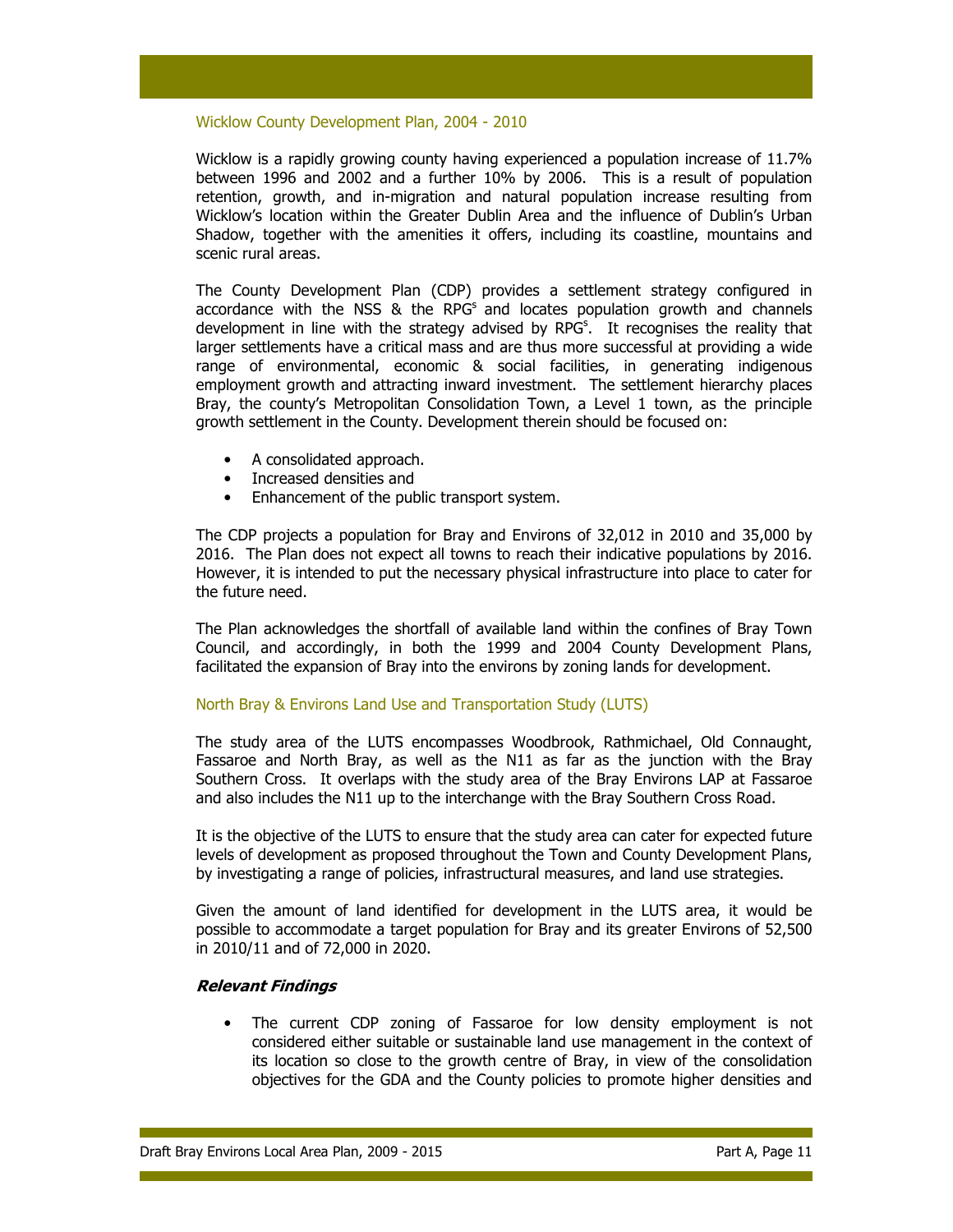public transport. The future development of Fassaroe will have a key bearing on the development of north Wicklow and south Dun Laoghaire-Rathdown.

- It is recommended to intensify development in Fassaroe and alter the current zoning to facilitate a high density mixed use employment and residential development, so as to improve the viability of high quality public transport infrastructure.
- Given the strategic location of Fassaroe, and the possibility of providing good transport connections, a high degree of employment in this area is desirable without compromising the establishment of a sustainable residential community by facilitating higher residential densities.
- A Rapid Transit Strategy is proposed, incorporating a LUAS extension from Cherrywood to Fassaroe, and a Bus Rapid Transit link from Fassaroe and Old Connaught to Bray Town Centre, including a Park & Ride at Fassaroe.
- The LUTS also recommends a scheme of road improvements focused on improving access into the areas west of the M11, and into Bray Town Centre via the Dublin Road; and the development of a cycle network connecting Fassaroe, Old Connaught, Woodbrook and Rathmichael with Bray Town Centre, Cherrywood and DART.

### Bray Town Development Plan, 2005 - 2011

The Bray Town Development Plan recognises the strategic location of the town, but also the development pressures that are associated with being located in such close proximity to Dublin.

It is the policy of the Town Council to promote the town's social, economic and cultural growth by building on the town's current strengths and opportunities, but with careful consideration for the development pressures on the town. In particular, the leakage from the town as many people travel outside of Bray for employment purposes, for comparison shopping, and the decline in the town's tourist economy are some of the major challenges to its economic growth and development.

Some of the strategic policy objectives outlined include the aspiration to:

- Promote Bray as a regional centre of economic, social and cultural growth.
- Consolidate the urban form of the town.
- Improve the economic competitiveness of Bray.
- Retain the town's population through providing a sufficient amount of affordable residential units in the town and facilitating the development of infrastructure, services, employment and social opportunities to meet the needs of the population.

Strategically, the Plan has unambiguous regard to the policies and objectives of the NSS and the RPGs. It acknowledges the sustainable development responsibilities conferred by its location within the Metropolitan Area of the GDA.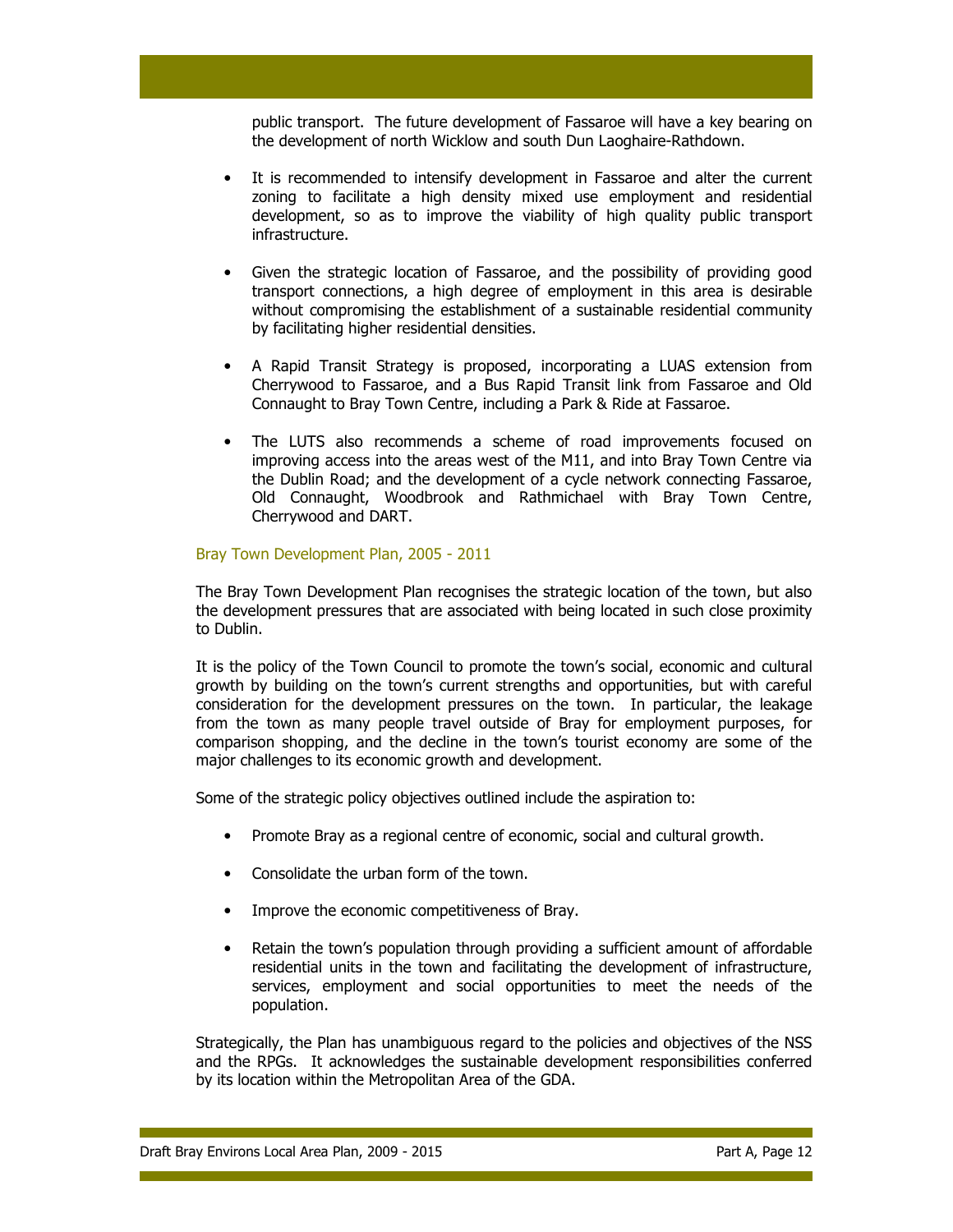A number of weaknesses hamper the town's development at the present, including:

- Insufficient land to accommodate housing demand.
- The quantum and quality of the town's retail floorspace lags significantly behind other major town centres.
- The lack of employment opportunities and the lack of available land within the town hampers the potential for large-scale development of employmentgenerating opportunities within the town.
- Development is constrained by a lack of greenfield sites available in the town and by the pattern of the town's existing urban form.
- Increased car use, a lack of routes across the River Dargle and a shortfall of car parking facilities has resulted in traffic congestion and
- Population growth has resulted in increased pressure on the existing social and physical infrastructure.

It is clear from the weaknesses identified by the Bray Town Development Plan that the town will be unable to achieve its strategic policy objectives as set out. To enable Bray Town to fulfil its role as a Metropolitan Consolidation Town it is necessary that the potential of the environs be addressed.

# Dun Laoghaire-Rathdown County Development Plan, 2005-2011

The Dun Laoghaire-Rathdown administrative area borders Bray town and environs to the north and north-west.

Dun Laoghaire-Rathdown County Development Plan provides for the preparation of a number of Local Area Plans within this area to the north of Bray.

The Woodbrook/Shanganagh Local Area Plan was published in 2006 and will guide the development of two main parcels of land within the Plan area up to 2016. The two main development zones are a 21 hectare Greenfield site to the north of Bray town ('Woodbrook' site) and 11 hectares of former institutional lands located to the south of Shankill village ('Shanganagh Castle' site). The Plan area extends to the edge of Bray town to the south and the edge of Shankill to the north. The area is entirely located to the east of the M11. The Plan also incorporates 'greenbelt' lands within its boundary.

In addition, it is an objective of Dun Laoghaire-Rathdown County Council to prepare a Local Area Plan for the village of Old Conna, located to the north of Fassaroe. The predraft consultation process for this plan commenced mid September 2008.

# 7.0 RATIONALE FOR DEVELOPMENT IN THE ENVIRONS

Bray, constrained as it is, is unable to provide for the proper planning and sustainable development of its area. Therefore, it is recognised that the development area of Bray needs to expand in a planned and managed fashion into the Environs area as envisaged in this draft LAP. The inclusion of development proposals and zoned lands in the Bray Environs, and in particular in the Fassaroe area, in the 1999 and 2004 County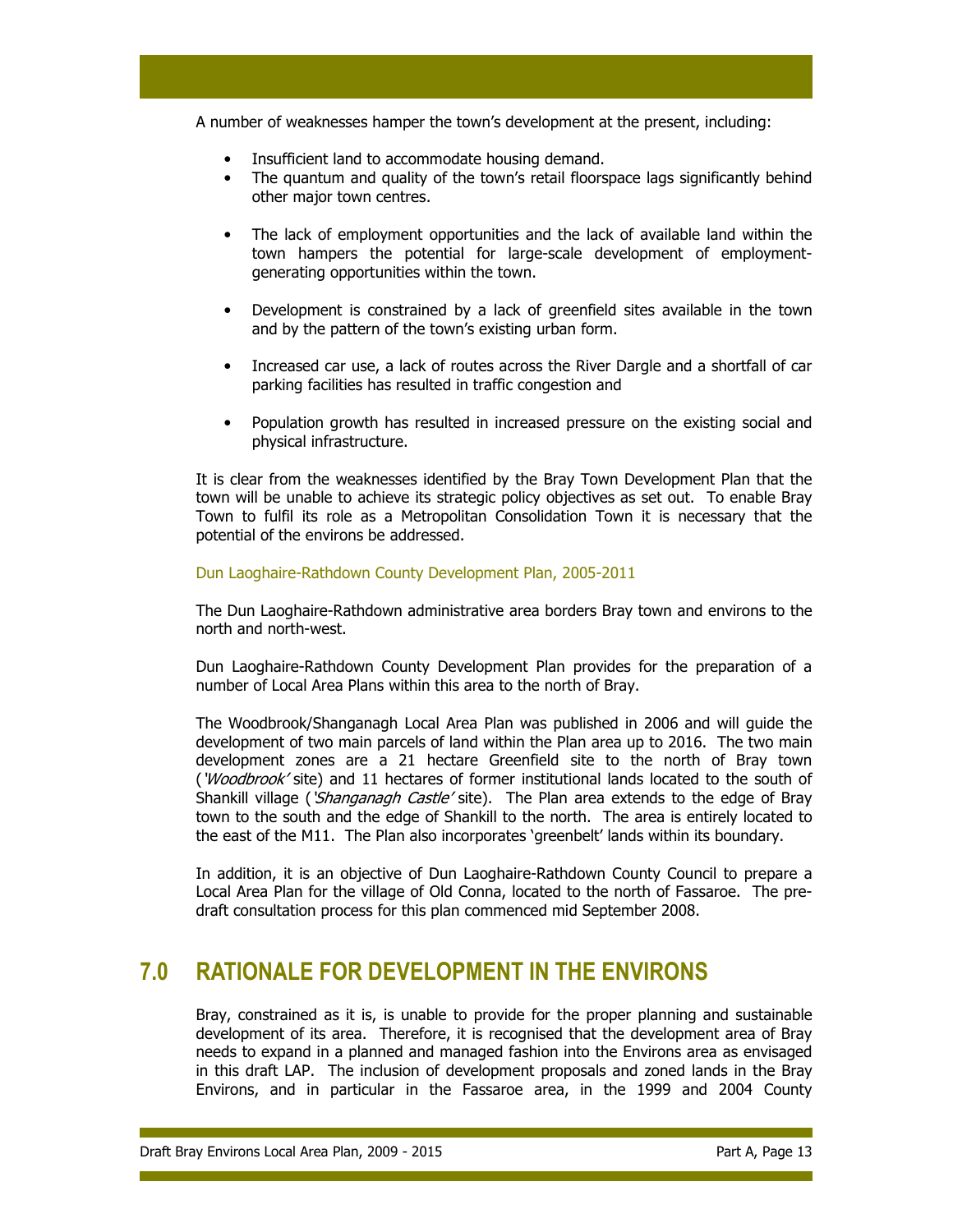Development Plans was in clear recognition of the constraints which restricted the development of the town.

Some of the limitations impacting upon the development of Bray can be listed as the administrative boundary of Dun Laoghaire-Rathdown County Council to the north, the shared administrative boundary with Wicklow County Council, the sea to the east, the natural heritage and amenity designations of Bray Head, the Sugar Loaf and Little Sugar Loaf mountains, the Cookstown and Dargle River Valleys, the built heritage of Bray, the lack of available greenfield sites for development purposes within Bray, the limitations imposed by the development of brownfield sites and the necessity in the interests of proper planning and sustainable development to ensure that the coalescence of settlements such as Bray, Greystones, and Enniskerry should not occur. In consideration of these constraints, an analysis of the study area was carried out, resulting in the identification of lands in Fassaroe as being the optimum for development purposes, with limited potential for development in the area surrounding Kilruddery Demesne.

A summary of the findings of the analysis of the greater study area to determine the optimum development locations includes the following:

### Kilmacanogue East

The area east of Kilmacanogue was not considered suitable to accommodate development as the potential lands for development are distant from the existing village, aggravated by the severing impact of the N11, with no access to efficient public transport infrastructure presenting a further locational disadvantage.

### Bray South

Lands to the south of Bray were not considered suitable for high density residential and employment development given their location within an Area of Outstanding Natural Beauty and adjacent to an area that the Minister for DoEHLG has requested for a Special Amenity Area Order to the south. Similar to the lands in Kilmacanogue these designations do not necessarily preclude zoning or future development. However, the 'Bray South' lands appear to be particularly sensitive due to the lands sloping quite significantly up to the Little Sugar Loaf to the south and being in part visible from the Southern Cross Road.

A limited extent of low density development is considered viable on lands within the Kilruddery Demesne, but at a sufficient distance from the Estate House and in close proximity to existing employment and residential development. In addition, other uses identified as viable, such as tourism, on Demesne lands should be located to the edge of the Demesne and uses that are tied to the heritage of the Kilruddery Estate. Scope exists for an element of low density residential development located to the south of and immediately adjoining the existing industrial estate that adjoins the Southern Cross Route.

## Lands to the North and South of the River Dargle

The land south of the Dargle Glen and between the Dargle and Cookstown River is not recommended for future development owing to the sensitivity of the landscape, inappropriate access to the N11 across the Dargle Bridge, inadequate access along small country lanes, and the lack of quality public transport infrastructure.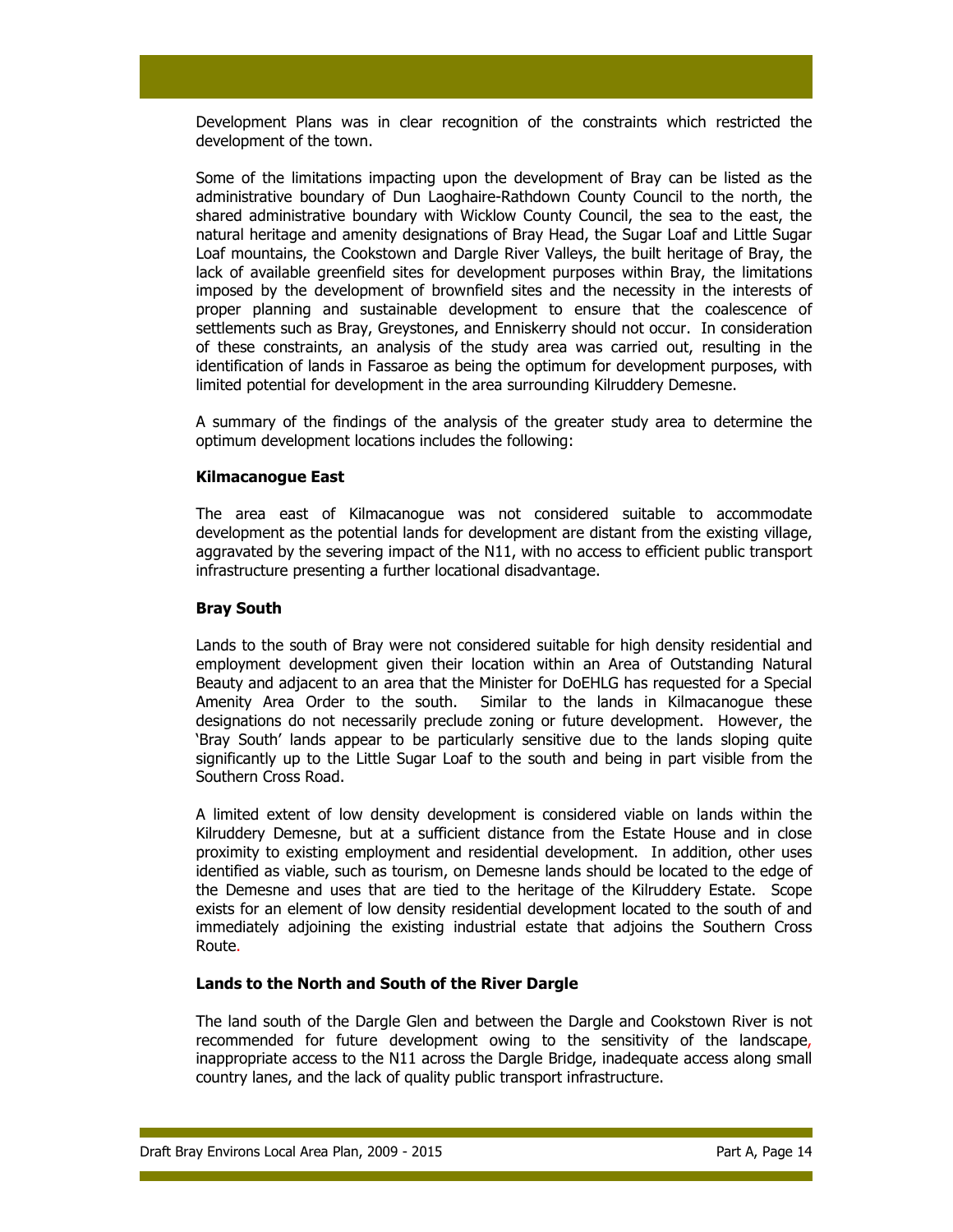The majority of the lands to the north of the Dargle Glen and the study area boundary to the south are not identified for substantial development owing to the sensitivity and high amenity of the landscape indicated by environmental designations, the rural character and remoteness from the built-up area and the lack of existing or proposed efficient public transport.

#### Fassaroe

The Fassaroe area is located within the Metropolitan Area as designated by the RPGs. These lands have been zoned for development purposes in both the 1999 and 2004 County Development Plans, in clear recognition that the lands are suitable to accommodate the necessary expansion of Bray Town.

Therefore, the Fassaroe area is considered the only location within the Environs of Bray which is suitable to accommodate a significant new population and employment opportunities. In particular, the direct access to the N11 and the M1 motorway, the planned extension of the LUAS to Bray and Fassaroe, and its locational advantage within the Greater Dublin Area, afford the area a strategic advantage by ensuring the sustainability of a greater residential and working population.

Map1 shows the study areas included in the preliminary zoning study.

# 8.0 POPULATION

Rapid population growth in the last decades and up to 2002 particularly, was mainly focused on the Environs area, that includes Wicklow County Council and Dun Laoghaire-Rathdown County Council as shown in Table 2.

|                                           | 1996   | 2002   | <b>Change '96-'02</b> |  |  |
|-------------------------------------------|--------|--------|-----------------------|--|--|
| <b>Bray Town</b>                          | 25,252 | 26,244 | 3.9%                  |  |  |
| <b>Bray Environs</b><br>(Wicklow and DLR) | 2,671  | 4,707  | 76.2%                 |  |  |
| <b>Total</b>                              | 27,923 | 30,951 | 10.8%                 |  |  |
| Fassaroe                                  | 149    | 156    | 4.7%                  |  |  |

### Table 2 Population in Bray and Environs 1996 - 2002

Source: CSO, Census 1996, 2002

The population for Bray as published in the 2006 Census is 27,041, which represents a small increase of 3.0% on the 2002 population, while the Environs area in County Wicklow recorded a much smaller increase of 0.8% in the intervening period since 2002. Table 3 below refers. This limited growth in both the town and its environs highlights the constraints on development within the town and the lack of appropriately zoned lands outside the town.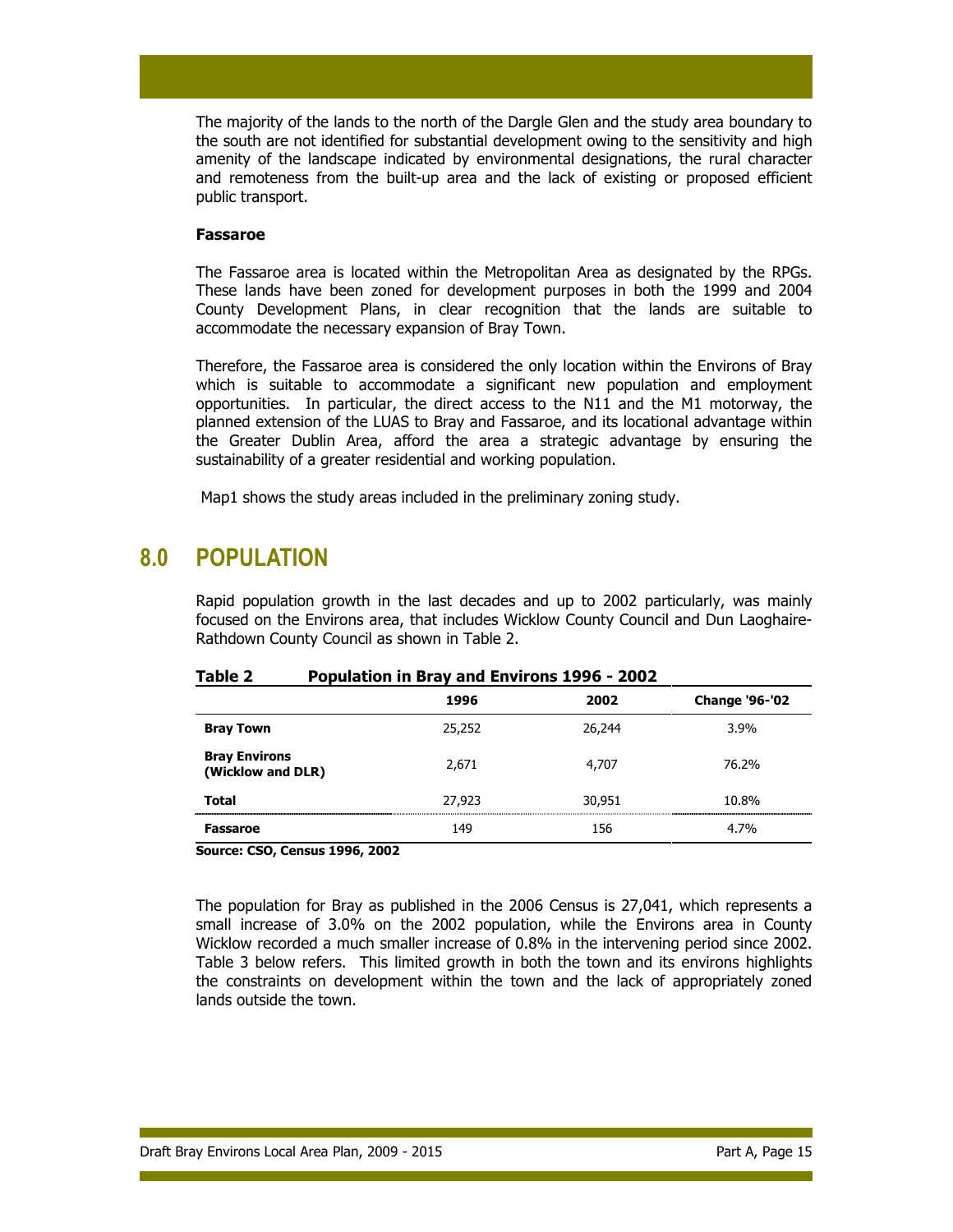| 2002   | 2006   | <b>Change '02-'06</b> |
|--------|--------|-----------------------|
| 26,244 | 27,041 | 3.0%                  |
| 1,758  | 1,773  | $0.8\%$               |
| 28,002 | 28,814 | 2.9%                  |
|        |        |                       |

### Table 3 Actual Population in Bray Town and Suburbs & Environs; 2002 & 2006

Source: CSO, Census 2002 & Census 2006

The various existing projections and population targets for the town and its environs are summarised in Table 4.

| .                                     |        |         |            |                |                                        |  |
|---------------------------------------|--------|---------|------------|----------------|----------------------------------------|--|
|                                       | 2002   | 2010/11 | 2016       | 2020           | <b>Actual Increase</b><br>2002-2016/20 |  |
| Bray Town DP <sup>2</sup>             | 26,244 | 30,000  | 31,000     | $\overline{ }$ | $+4.756$                               |  |
| <b>Wicklow County DP</b>              | 30,951 | 32,012  | 35,000     | ٠              | $+4.049$                               |  |
| <b>RPGs</b>                           | 30,951 |         | 40-100,000 |                | $+9,050 - 69,049$                      |  |
| <b>Bray Environs LUTS<sup>3</sup></b> | 30,951 | 52,500  |            | 72,000         | $+41,049$                              |  |

| Table 4<br><b>Population Projections for Bray and Environs</b> |
|----------------------------------------------------------------|
|----------------------------------------------------------------|

The Bray Town Development Plan projects a population for the Town Council area of 30,000 by 2010/2011 and 31,000 by 2016. The Wicklow County Development Plan projects a population for the combined town and environs area in County Wicklow of 32,012 by 2010/2011 and 35,000 by 2016. The Bray Environs LUTS indicates that a popualiton of 52,500 by 2010-2011 could be accommodated subject to the transport improvements suggested, while the RPGs aim for an indicative population range of between 40,000 and 100,000 by 2016. This RPGs figure includes the environs of both Wicklow County Council and Dun Laoghaire-Rathdown County Council.

This target of 35,000 as set in the County Development Plan is considered the most sustainable and achievable at the present time. In 2006, the population of the town and its environs stood at close to 29,000, as recorded in the Census of that year. The shortfall to meet the population target of 2016 is therefore 6,000. However, other factors such as household size, excess factor, headroom and housing density are also to be considered in the equation.

<sup>&</sup>lt;sup>2</sup> Figures in this row refer to the Town Council area only.

 $3$  The figures in this row exclude projections for the zonings potentially recommended as part of this study and only take into account projections for the remainder of Bray and Environs. It also assumes that there will be only marginal growth in the Bray Town Council area, with the majority of future growth taking place in the Environs. The projections are based on information obtained from Bray Town Council, Wicklow County Council and Dun Laoghaire-Rathdown County Council at the time of preparation of the Bray Environs LUTS.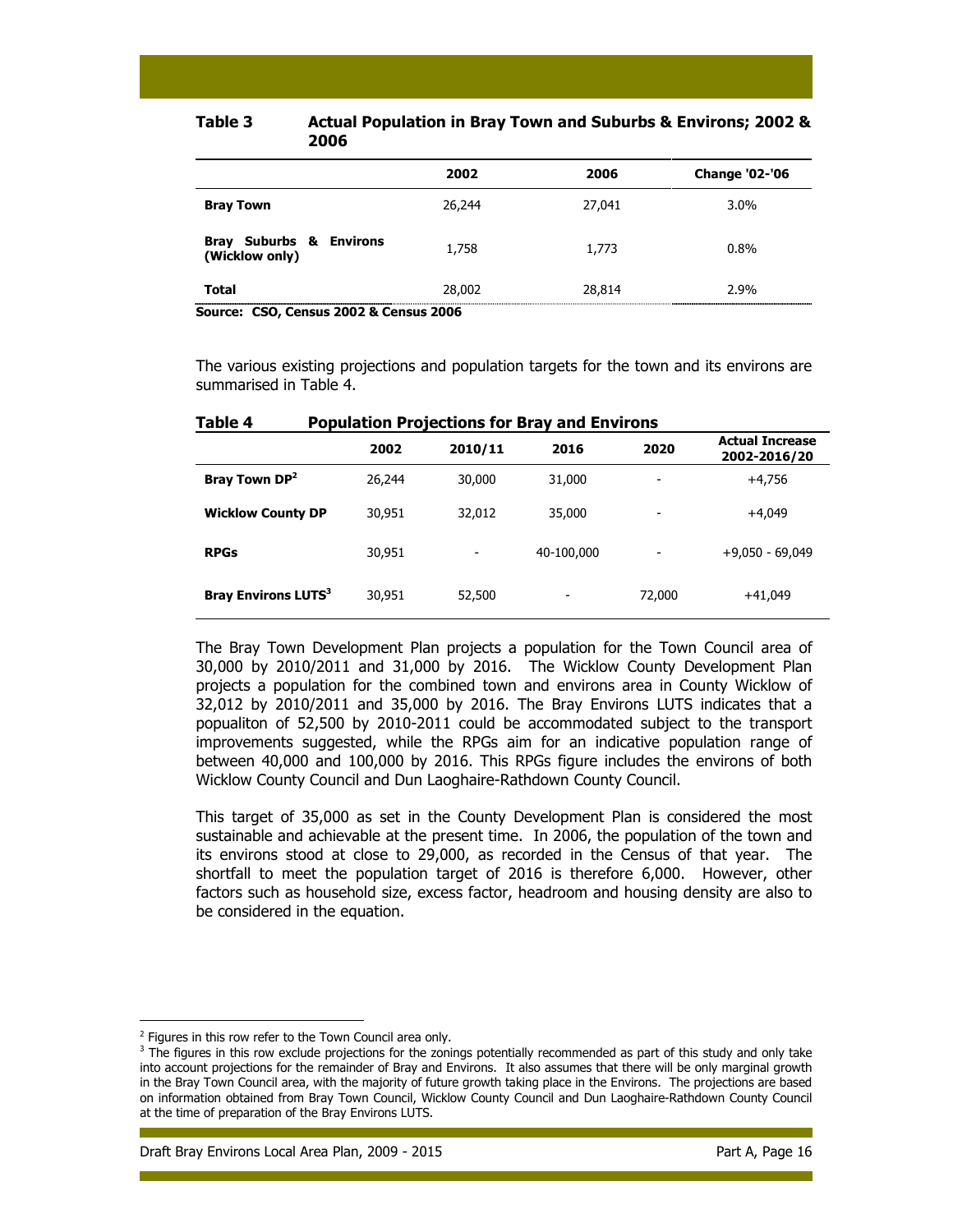# 9.0 EMPLOYMENT

### Travel to Work

The extent of commuting that is currently taking place can be determined from analysis of the Travel to Work figures from the Census 2006.

In Bray town, there are 14,177 people aged over 15 classified as 'at work'. Of those that provided distance to travel information (11,550 people), over 56% or 6,539 people travel 10 kilometres or more to work. Over 70% of the working population of Bray travel 5 kilometres or more to work. In other words significant levels of the working population in Bray do not work in the town.

The Census estimates that there are 4,759 jobs in the Bray Urban Area, almost 70% of which are taken up by people in living in Bray. Therefore, over 1500 people from outside the town are commuting to Bray for employment purposes.

The most recent figures (from CSO Census 2006) show that 26% of workers in Wicklow travel more than 25 kilometres to work, compared with 15.6% of workers nationwide. While 10.5% of workers nationally spend more than 1 hour travelling to work, in Wicklow 18% of workers spend over an hour travelling to their workplace. The Regional Planning Guidelines for the Greater Dublin Area estimated a Jobs Ratio $<sup>4</sup>$  in the County of 0.59, and</sup> recommend that a more sustainable ratio of 0.70 should be attained. In order to achieve this target and reduce unsustainable long distance commuting there is an urgent need for the provision of high quality employment opportunities within the county and the need to rezone lands to provide employment-generating uses.

Residential and commercial development in the Environs area would have important implications. The creation of employment opportunities within close proximity of new and existing residential development would consolidate Bray town and its Environs. This approach to development would reduce the need for commuting, provide the necessary physical and social infrastructure, and thereby provide a more sustainable approach to development.

## Employment Projections

In the 4 year intercensal period between 2002 and 2006, the national labour force increased from 1,800,933 in 2002 to 2,109,498 in 2006. This represents an increase of 17.1%. This growth is attributable to the growth in population, in-migration and the increased female participation in the labour force.

The labour force participation in Wicklow is 63%, of which 73.8% are male and 52.3% are female. The national participation rate is 62.4%. The labour force participation rate in Wicklow is therefore in line with the national average.

The CSO, in its publication *Population and Labour Force Projections, 2011-2041*, estimates the change in labour force under two assumptions: M1 assumes a continued growth in the labour force, while M2 takes a more pessimistic view assuming slower economic growth and a drop in in-migration.

<sup>4</sup> The Jobs Ratio is the total number of jobs divided by the labour force.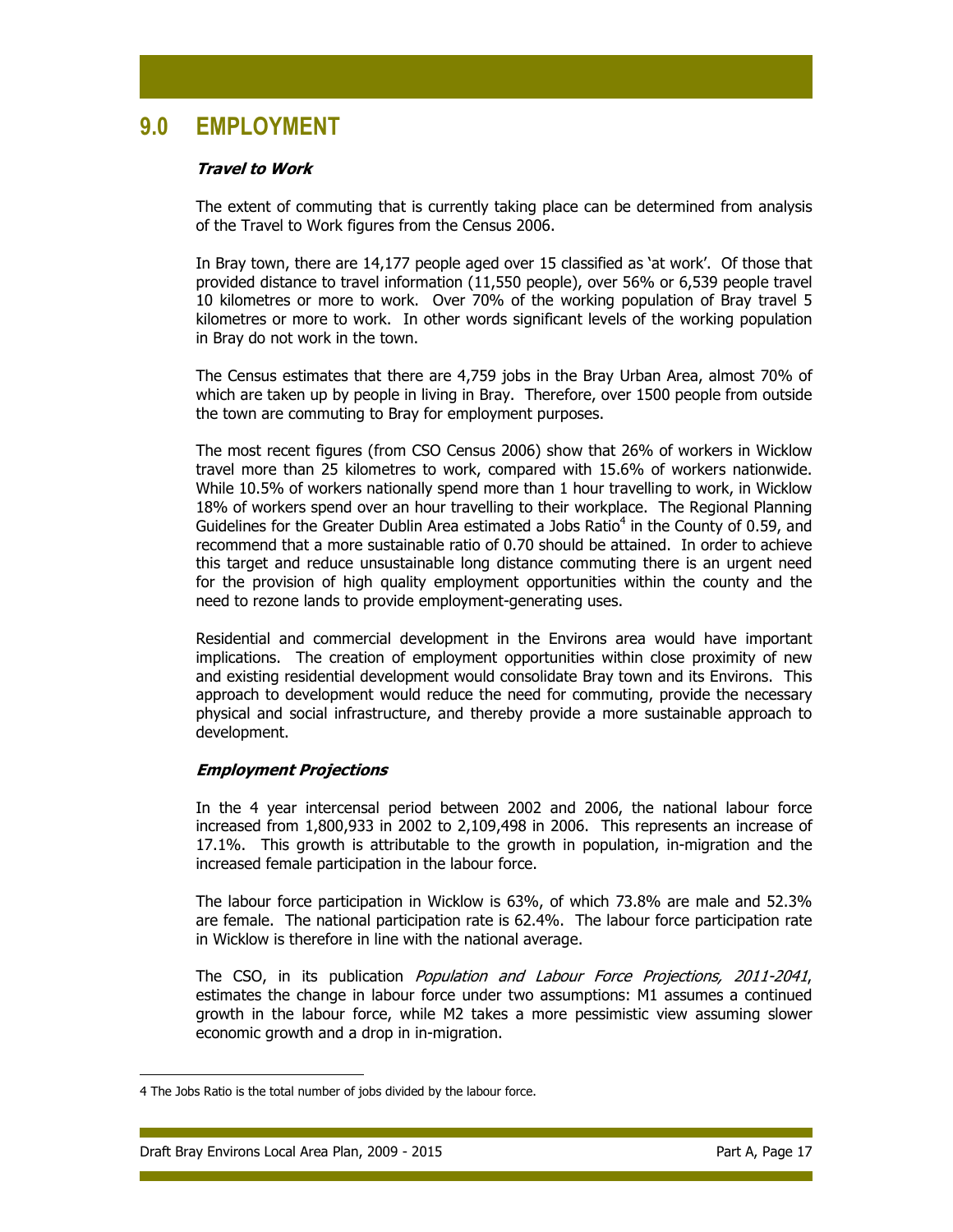According to the CSO, it is estimated that under scenario M1 the labour force will increase by 750,000 from 2.12 to 2.87 million between 2006 and 2021. Under the M2 scenario, it is estimated that the labour force will increase at a slower rate to reach 2.72 million by 2021.

In the short-term, the ESRI Quarterly Economic Commentary for Autumn 2008 continues the recent trend of downward revisions. The latest report predicts both GNP and GDP will contract by 1.3 per cent in 2008, revised down from the Summer forecast of 0.4 per cent. A Government deficit of 5.5 per cent GDP is expected, while the rate of unemployment is forecast to average at 6.1 per cent in 2008, rising to 8 per cent in 2009. An economic upturn is expected in 2009, with both GNP and GDP to grow to -0.7 per cent. The forecast for a recession in 2008 is based on the National & International Banking uncertainty, the downward trend in the housing market, with a slowdown in commercial building also predicted for 2009.

While it is accepted that in the short term there is a slow down in growth, this plan caters for the medium to long term and will thus adopt the M2 growth scenario of the Central Statistics Office.

Furthermore the development of Bray Environs in accordance with this LAP provides the opportunity to significantly expand the employment opportunities available not only for Bray Town and its Environs but also for North Wicklow. While this will in turn stem the current migration of workers northwards out of the County and reduce the unsustainable level of travel distances and times incurred.

# 10.0 QUANTITY OF ZONED LAND

## Residential Development

Bray Town Development Plan recognises the insufficient supply of houses within the town, the resultant increase in house prices and the consequent settlement of people outside the town. This trend, if it continues, will do nothing to achieve the population targets predicted and will not serve to sustain the critical mass necessary to accommodate a sustainable settlement. However, a number of factors, as outlined above in Section 7.0, impede the provision of the necessary housing supply. The Fassaroe area is therefore identified as having the potential to house the predicted future population of the town in a sustainable manner. The creation of a permanent resident population within the LAP area is imperative to create a critical mass and to ensure the sustainable development of both the town and the Fassaroe area. The majority of land proposed to be zoned for residential development will be in the Fassaroe area. These lands are identified for development to varying degrees of density, with higher densities proposed within mixed use zones in close proximity to the public transport network and the necessary social, economic and community infrastructure. It is proposed to zone a relatively small area of land 7.5 within the Kilruddery Estate for low-density residential development.

Though this Plan is for the 6-year period from 2008 to 2014, zoning will be in the context of the population target set in the County Development Plan.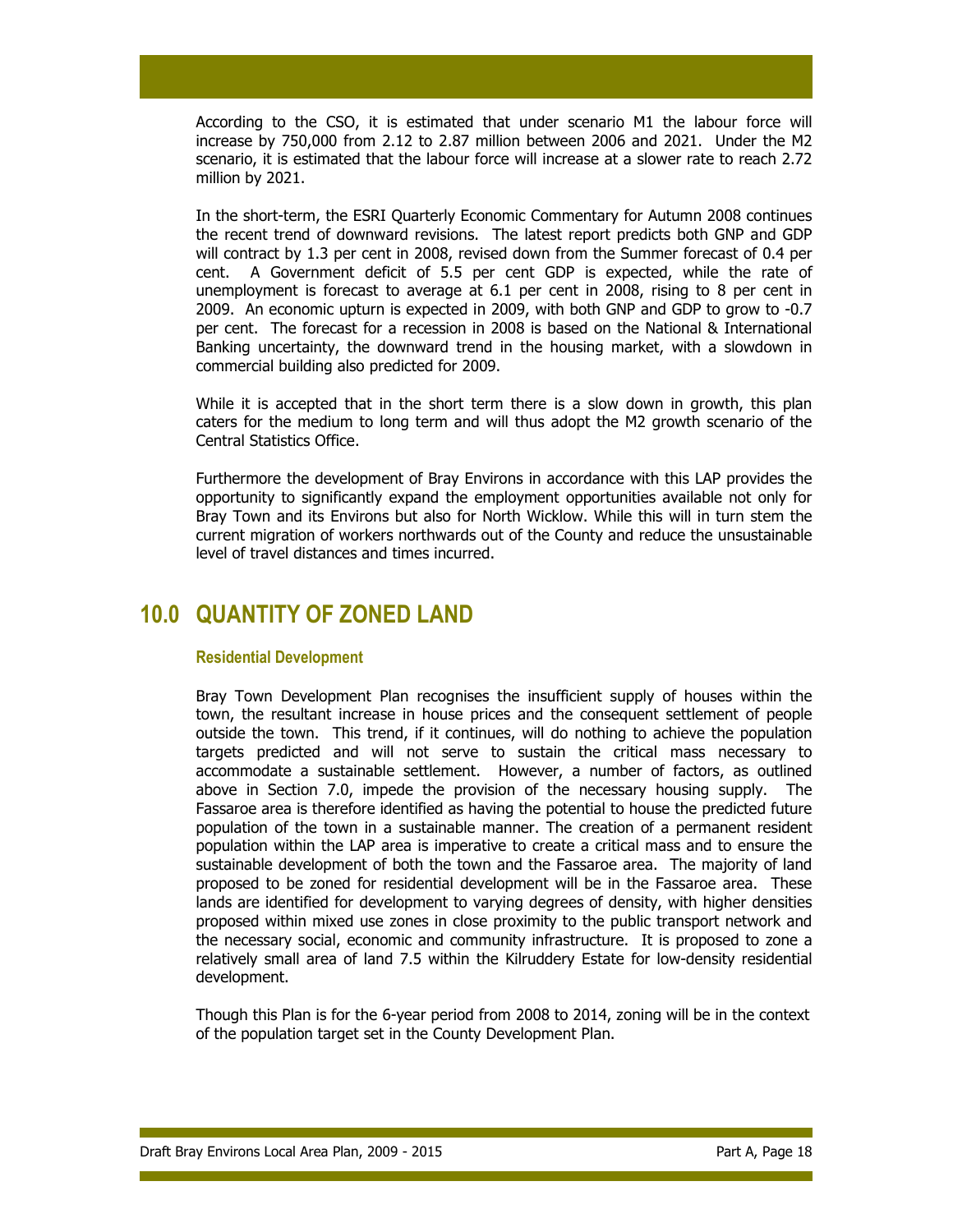### Households and Household Sizes

Population trends indicate that the average household size in Ireland is experiencing a gradual decline. In 2002, the national average household size was 2.94 persons per household; the average household size was 2.81 in 2006. The National Spatial Strategy indicates a convergence to the EU average of 2.63 by 2011, corresponding with an increase in the number of single person households.

The 2006 Census identified 10,861 private households in Bray town, with an average household size of 2.86. This is slightly higher than the national average at 2.81, but lower than the county average of 2.89. The average household size in Bray in 2002 was 3.02. The deciding household size in Bray illustrates a change in living patterns, including the increased availability of apartments, a higher incidence of single occupancy in the intervening 4-year period and a decrease in family size, all of which are typical in urban areas across country. The household size in the area is likely to decrease further in line with national and EU trends.

The RPGs indicate household occupancy rates will fall to an average household size of 2.56. This figure is used in projecting the resident population within the Plan area. In order, therefore, to accommodate circa an additional 7,000 persons by 2016 in the Bray Local Area Plan, a further 2,344 households would be required.

## Table 5 Average Household Sizes; 2002 & 2006

|                       | 2002 | 2006 |
|-----------------------|------|------|
| <b>State</b>          | 2.94 | 2.81 |
| <b>County Wicklow</b> | 3.06 | 2.89 |
| <b>Bray Town</b>      | 3.02 | 2.86 |

Source: CSO, Census 2002 & 2006

### Excess Factor

According to the Regional Planning Guidelines for the Greater Dublin Area, more houses are usually constructed than needed to cater for the increase in households. This is called the *Excess Factor*. The Guidelines state that there has been an excess factor of 16.8 per cent in the Mid-East Region in the period 1996 to 2002, and predict that the excess factor will be approximately 13 per cent by 2020. However, the excess factor varies within and between regions, and between urban and rural areas.

Based on those variations, an excess factor of 13% is considered too high for the Plan area. Therefore, an excess factor of 6% is applied. On this basis, the number of residential units/households required is 2,485 i.e., 2,344 + 141 (6%).

### Headroom

'Headroom' is the amount of land that should be zoned over and above the minimum amount needed to accommodate population targets. It is also known as the 'market factor' and is intended to allow for that element of zoned land that may not be released to the market for housing purposes during the Plan period. Headroom is normally in the 30% - 50% range; however, a figure of 10% will be applied in this Plan given the likelihood that all or the majority of the land proposed for zoning in this Plan will be developed. In this context, the LAP must make provision for zoning for 2,734 residential units  $(2,485$  households  $+10\%$ ).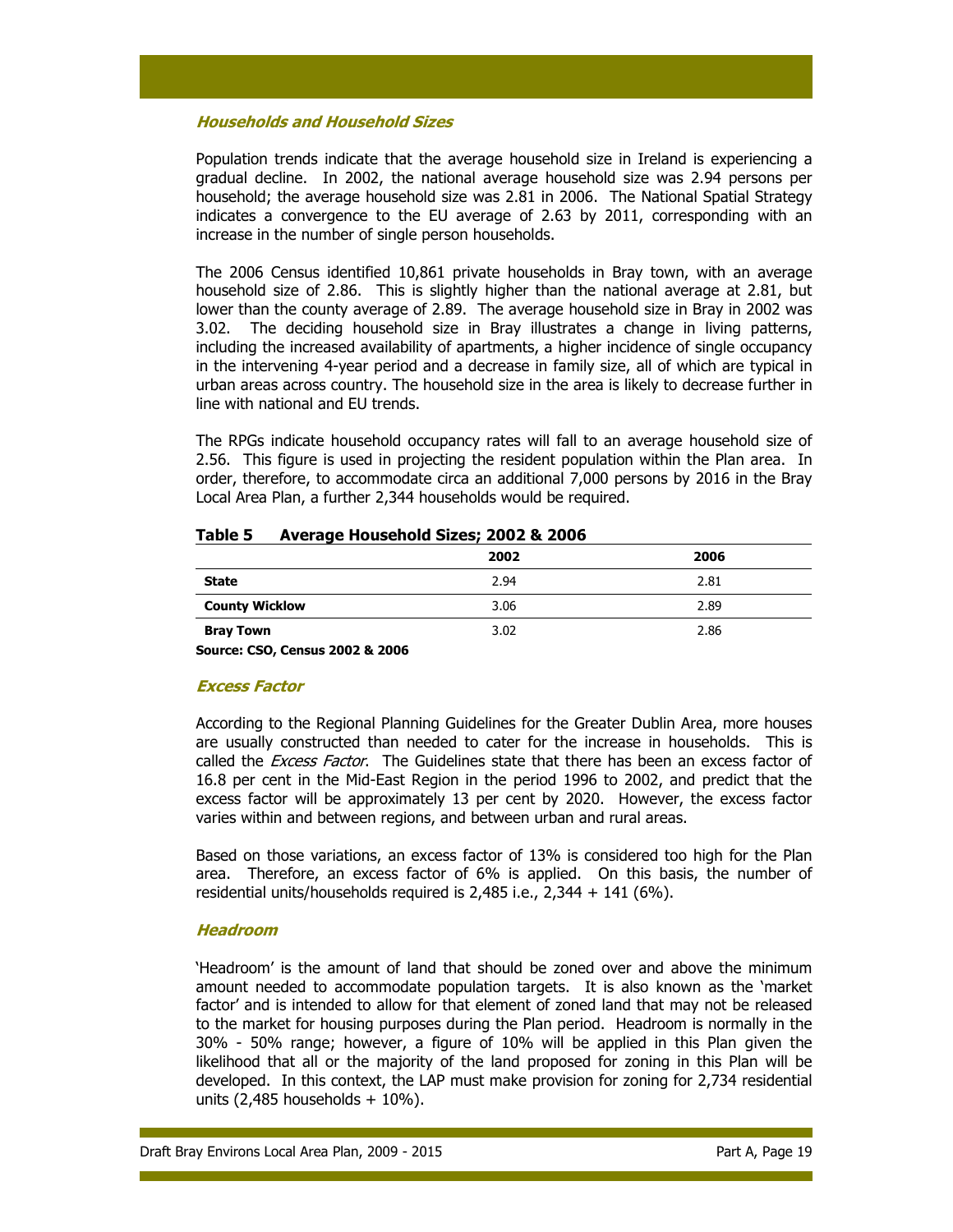### Housing Density

It is assumed that residentially zoned lands, which are generally 'greenfield' in nature, will be developed to density standards higher than set out in the County Development Plan, 2004, thereby requiring a variation to the Development Plan. The development of lands at Fassaroe will be developed to relatively high densities, owing to the need to provide the critical mass necessary for the viable and successful implementation and operation of the proposed LUAS extension to Fassaroe, and ultimately, to provide a sustainable district centre. On this basis, an average density of 85 units per hectare is proposed in MU1, MU2 and R2 zones. A lower average density of 50 units per hectare is proposed in the R3 zone. (Refer to Figure 4, Fassaroe Land Use Zoning Map.)

Lands in Kilruddery that are proposed for residential use will be developed to a much lower density owing to the sensitive nature of the demesne setting. A density of between 7.5 and 10 units per hectare is proposed for the R4 zone.

### **Conclusion**

The above calculations therefore propose a target population for the Plan area of approximately 7,000 persons. While this slightly exceeds the Development Plan target it is considered justified in the context of the targets set by both the RPGs and the LUTS, and taking into consideration the high quality light rail public transport that will underpin development in the Fassaroe area.

#### Fassaroe

A target population of 6,660 is assumed. This is calculated on the basis of the assumptions above, including a density of 85 units per hectare in the high density zones (R2, MU1 and MU2) and a density of 50 units per hectare in the medium to low density zone (R3); and an average household size of 2.56. Within the mixed use zones, residential is assumed to comprise 15% of the mix in the MU1 zone and 60% of the mix in the MU2 zone. Table 6 below refers to the residential land use scenario for Fassaroe.

|                                                 | Ha   | <b>Density</b><br>u/ha | <b>HH Size</b> | <b>Res. Units</b> | <b>Pop Future</b> |
|-------------------------------------------------|------|------------------------|----------------|-------------------|-------------------|
|                                                 | 2.8  | 85                     | 2.56           | 238               | 609               |
| <b>High Density Res</b><br>('R1' Zone)          | 1.9  |                        |                | 162               | 413               |
|                                                 | 3.0  |                        |                | 255               | 653               |
|                                                 | 2.0  | 50                     | 2.56           | 100               | 256               |
| <b>Medium</b><br>Low<br>۰<br><b>Density Res</b> | 4.6  |                        |                | 230               | 589               |
| ('R2Zone)                                       | 3.3  |                        |                | 165               | 422               |
|                                                 | 1.5  |                        |                | 75                | 192               |
| <b>Mixed Use 1</b><br>('MU1' Zone)              | 5.6  | 85                     | 2.56           | 71                | 183               |
| <b>Mixed Use 2</b><br>('MU2' Zone)              | 25.6 |                        |                | 1,306             | 3,342             |
| Total                                           | 50.3 |                        | ۰              | 2,602             | 6,659             |

### Table 6 Residential Land Use Scenario for Fassaroe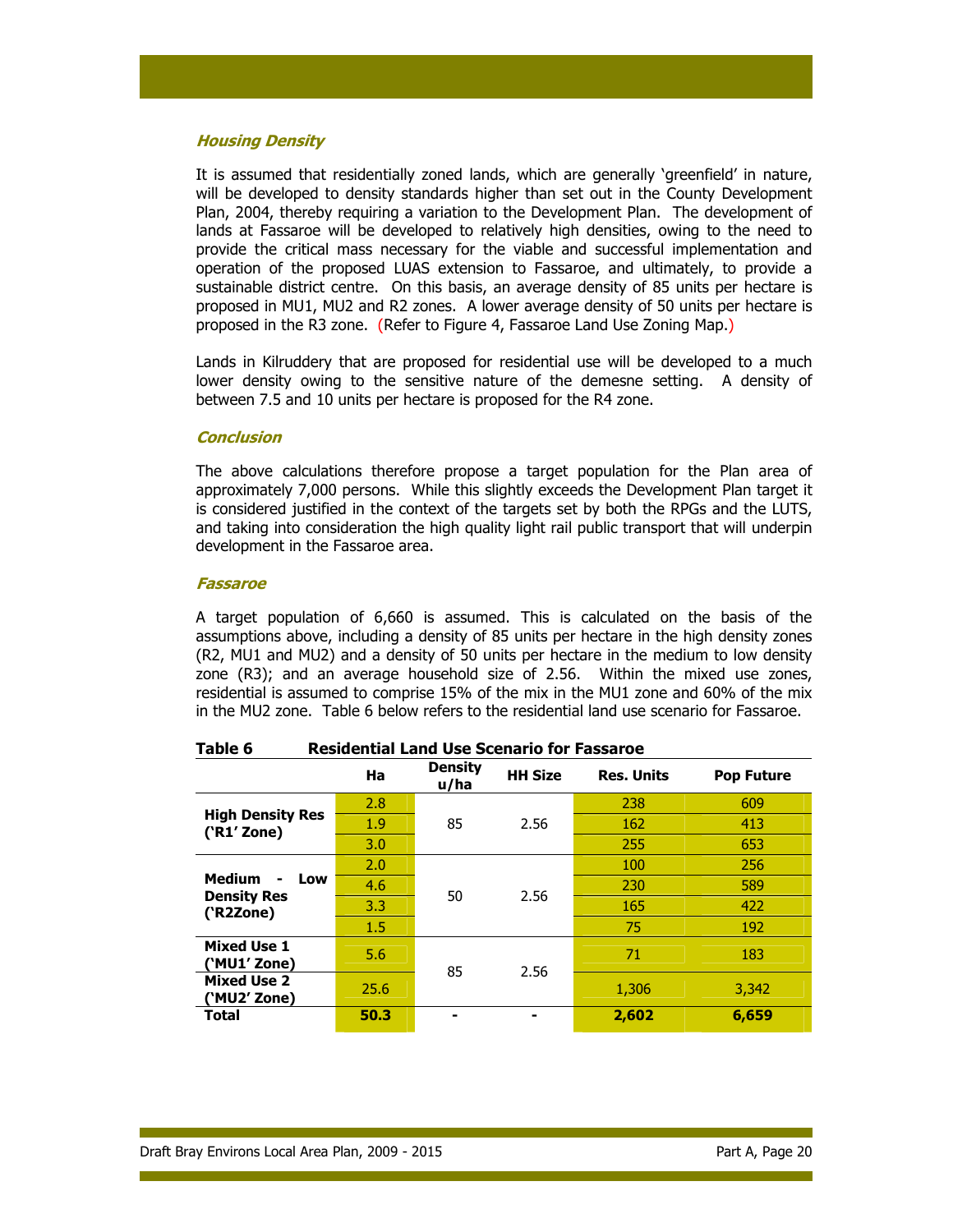#### **Kilruddery**

Approximately 7.5 hectares of land within the existing Kilruddery Estate is zoned for lowdensity residential development ('R4' Zone). This zone permits a density of between 7.5 and 10 units per hectare, with an average household size of 2.56. On this basis a population of between 146 and 195 is proposed. Table 7 below refers.

|                                       | Ha   | <b>Density</b><br>u/ha | <b>HH Size</b> | <b>Res. Units</b> | <b>Pop Future</b> |
|---------------------------------------|------|------------------------|----------------|-------------------|-------------------|
| <b>Low Density Res</b><br>('R3' Zone) | 7.56 | $7.5 - 10$             | 2.56           | $57 - 76$         | $146 - 195$       |
| <b>Total</b>                          | 7.56 |                        | ۰              | $57 - 76$         | 146 - 195         |

## Table 7 Residential Land Use Scenario for Kilruddery

### Employment & Enterprise

The opportunity for employment-generating development is restricted in Bray, owing to the lack of available land for large-scale employment and enterprise development within the town boundary. This situation is undesirable given the strategic location of the town in close proximity to the Dublin city area, with high quality infrastructure linking the town to the wider metropolitan area.

#### Fassaroe

This LAP provides for sufficiently zoned lands within the plan area to ensure the sustained growth of the settlement at Fassaroe and complement the lack of opportunity in Bray Town. Established employment/industrial land uses already exist within Fassaroe, including the Greenstar Facility and the Roadstone Quarry. The LAP provides a number of different zones for employment/industrial land use. A target employee population of approximately 17,000 persons is assumed. Various plot ratios and employment densities per sq. m. are proposed within the different land use zones. Table 8 below refers.

|                                                     | Ha/<br>sq. m.     | <b>Employment</b><br><b>Density</b> | <b>Plot Ratio</b> | <b>Employees</b> |
|-----------------------------------------------------|-------------------|-------------------------------------|-------------------|------------------|
| High<br><b>Density</b>                              | 3.2 <sub>ha</sub> |                                     |                   | 1,920            |
| <b>Employment</b>                                   | 3.2 ha            | 25                                  | $1.5\,$           | 1,920            |
| ('E1' Zone)                                         | 6 ha              |                                     |                   | 3,600            |
| Industry/<br><b>Business Park</b>                   | 22.7 ha           | 50                                  | 0.5               | 2,270            |
| ('E2' Zone)                                         | 5.2 <sub>ha</sub> |                                     |                   | 520              |
| Warehousing<br>('E3' Zone)                          | $11.1$ ha         | 80                                  | 0.3               | 416              |
| <b>Mixed Use 1</b><br>('MU1' Zone)<br><b>Office</b> | 11,200 sq. m.     | 1.5                                 | 25                | 672              |
| <b>Mixed Use 1</b><br>('MU1' Zone)<br><b>Retail</b> | 10,000 sq. m.     | 20                                  |                   | 500              |
| <b>Mixed Use 2</b><br>('MU2' Zone)                  | 76,800 sq. m.     | 1.5                                 | 25                | 4,608            |
| Total                                               |                   |                                     | $\blacksquare$    | 16,426           |

Table 8 Employment/Industrial Land Use Scenario for Fassaroe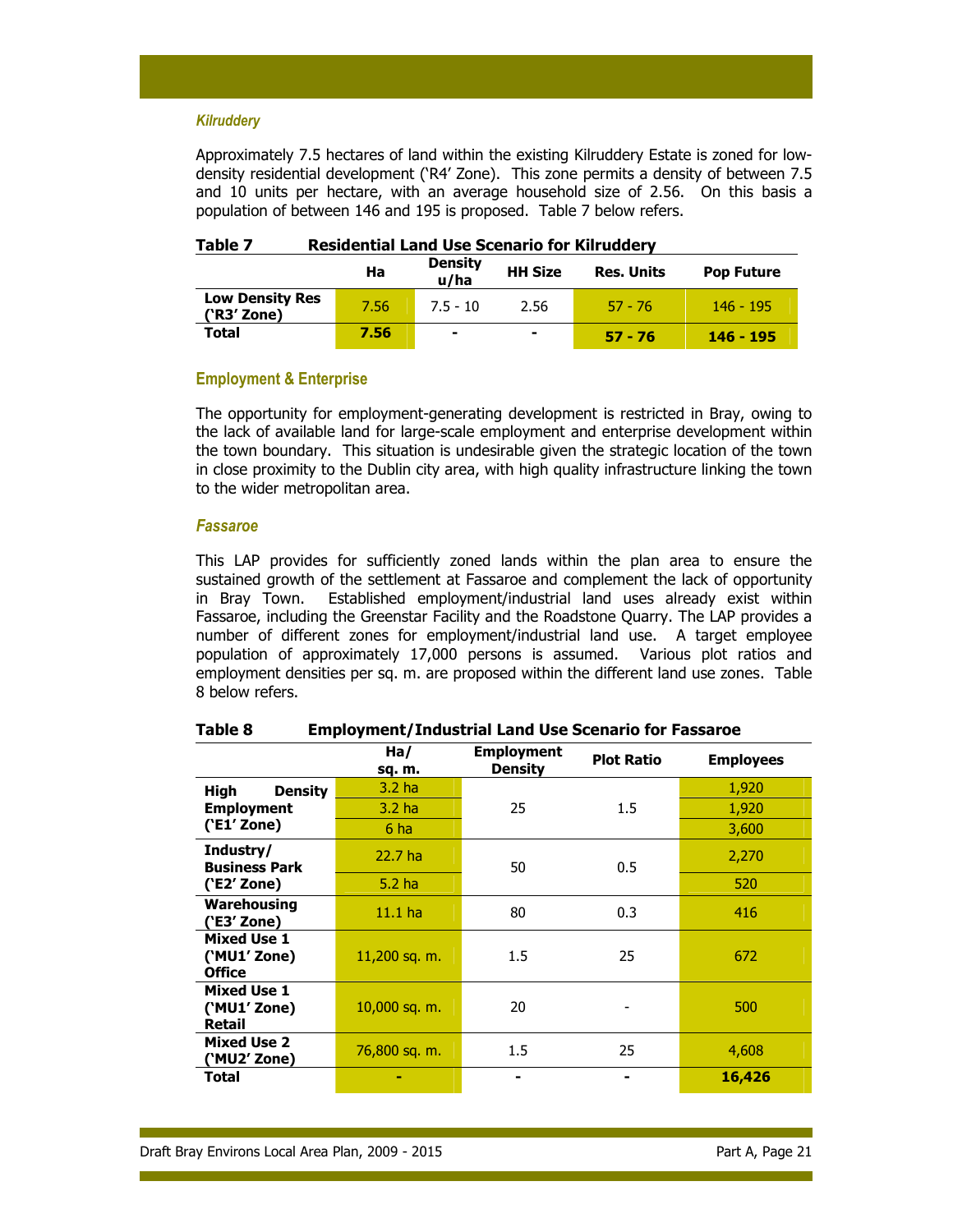#### **Kilruddery**

The hotel zone proposed for the site known as the 'Foggy Field', located to the northeast of Kilruddery House, will also generate employment opportunities. A target of 150 no. employees is assumed for the hotel zoned lands at Kilruddery, based on the assumption of a 300 bedroom hotel requiring 1 employee per 2 bedrooms.<sup>5</sup>

#### Social and Community Infrastructure

The provision of sufficient social and community facilities including recreation and amenity facilities is recognised as imperative in achieving the principles of sustainable development and a desirable place in which to which live and work. Significant community infrastructure will be provided therefore under the policies and objectives of this Local Area Plan. Within the Mixed Use (MU1 and MU2) zones in Fassaroe, 20% of zoned lands will be set-aside for community & other uses. These facilities are intended for not only the future population in this area, but also the existing community in Bray.

The Council's Policy Document, "Open Space Standards", sets a recommended standard of open space provision of 2.4 hectares (ha) per 1,000 population. Of this 2.4 ha, 1.6 ha should be provided for outdoor sport and 0.8 ha should provide for children's playing space. Children's playspace shall be divided between Equipped Children's Playspace (0.2 ha) and Casual Informal Playspace (0.6 ha). The Councils Policy Document recommends that these open space standards shall be provided net of the 15% open space required as part of all new housing developments.

Open space, in the form of a district park and linear spaces, will intersect through the land use zones in Fassaroe, ensuring permeability through the development area. The District Park is proposed as a significant community resource for Fassaroe and the wider Bray area. It provides for an area over 23 ha, which exceeds the recommended standard of the Council's open space policy document by almost 7 ha. The proposed size of the district park is justified, as it will ensure the delivery of Social and Community Infrastructure in a sustainable manner in line with the relatively high densities proposed.

A linear form of open space is also proposed within the Killruddery Demesne to the south of the proposed R3 zone, designed to meet the needs of the adjoining residents and to minimise the impact of the development upon the lower slopes of the Little Sugar Loaf Mountain.

A hierarchical structure is proposed for the provision of community and recreational facilities. Such facilities will be provided throughout the Plan area, however the facilities will be focused in the core area primarily, with smaller local facilities providing community open space and play areas at a local level. The 'clustering' of community and recreational facilities alongside a local neighbourhood retail centre shall be acceptable in order to provide a sustainable pattern of development

The provision of schools within the Plan area, in tandem with community and recreational facilities, is imperative to further strengthen the sustainability of development. Department of Education guidance estimates that, at any one time, 12% of the population is of primary school going age and 8.5% of the population is of postprimary school going age.

 $5$  Employment Densities: A Full Guide; English Partnerships; July 2001

Draft Bray Environs Local Area Plan, 2009 - 2015 **Part A, Page 22** Part A, Page 22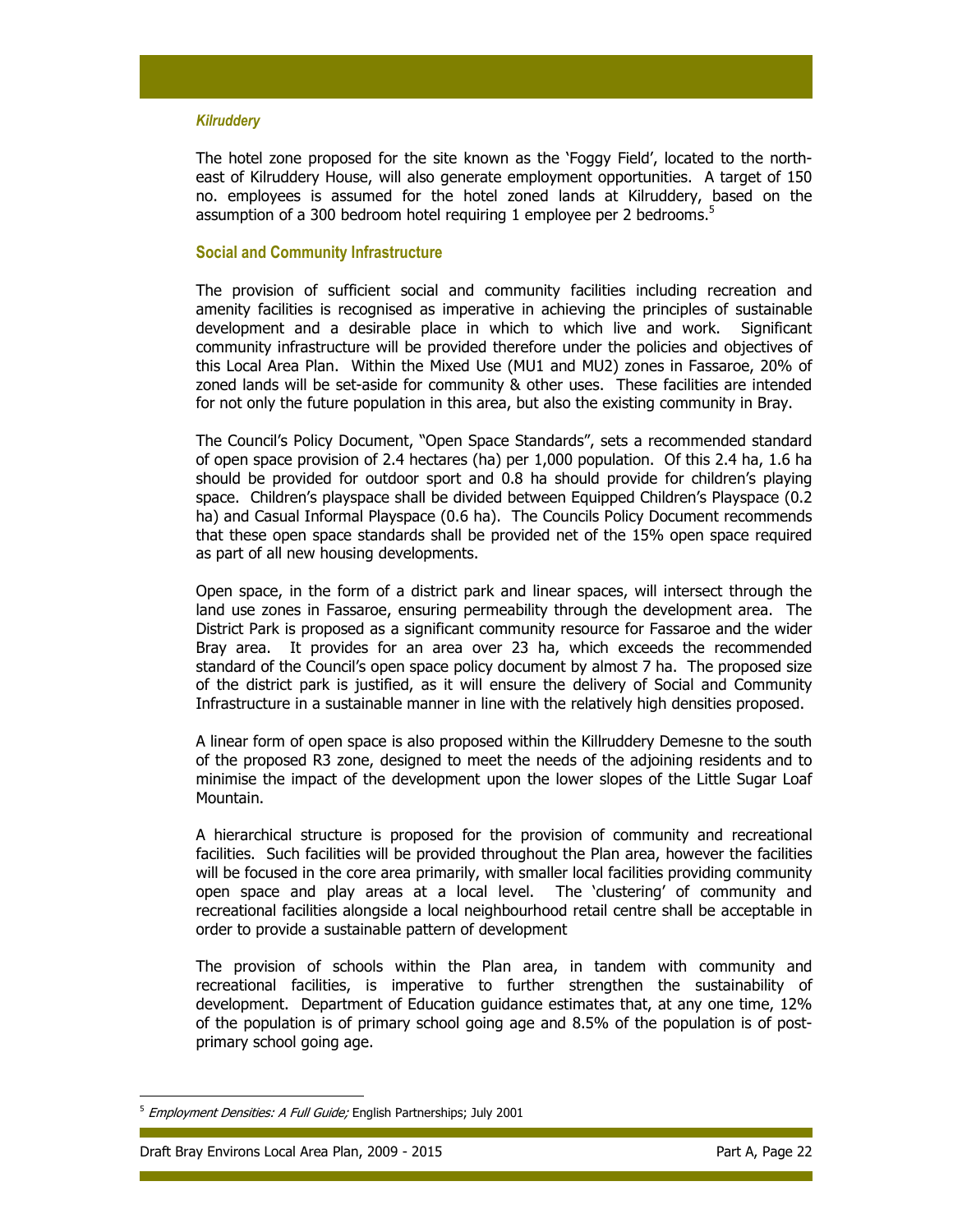In the context of this Local Area Plan a projected resident population of approximately 7,000 in the Plan area, would equate to a primary school going population of 840 pupils and a post-primary school going population of 595 pupils. This Plan therefore provides for the provision of 2 no. primary schools and 1 no. post-primary school within the Plan area.

#### Retail

In order to develop a sustainable settlement centre at Fassaroe, a level of quality retail facilities must be provided commensurate with new population levels. The provision of such facilities, particularly convenience facilities, will help establish a sustainable neighbourhood within Fassaroe, in line with the land use zoning objectives set out in this Plan and the overarching policy of reducing unsustainable travel patterns by retaining a critical mass of land use activities. Ultimately, the retail element proposed within the Plan area shall not detract from the vitality and viability of Bray Town Centre.

The quantum of retail floor space proposed is informed by the Retail Planning Guidelines and the Retail Strategy for the Greater Dublin Area, 2008 - 2016, and the provisions of the Wicklow County Development Plan.

The Retail Strategy for the Greater Dublin Area (GDA), 2008 - 2016 promotes the provision of easily accessible retail facilities within a central area, supported by community and civic functions. The Retail Strategy for the GDA defines a Neighbourhood Centre as comprising a supermarket or discount food store of between 1,000 and 2,500 sq. m., with a limited range of supporting shops and retail services. The Strategy also envisages community facilities and health clinics grouped within a neighbourhood centre to create a focus for the local population. This approach is in keeping with the Retail Planning Guidelines.

Having regard to the target resident population of 7,000 persons, it is estimated that there could be available expenditure of c. €23.5m for convenience goods and €36m for comparison goods in the plan area catchment in  $2016^6$ . This equates to c. 1,600 sq. m. of convenience floor space and c. 5,500 sq. m. comparison floor space<sup>7</sup>. Furthermore, the working population from within the Local Plan area and population from outside the immediate environs will also create a demand for retail and retail services. In this regard, this plan will allow for sufficient convenience retail floor space to absorb all of the convenience spend but, in order to safeguard the comparison function of Bray town, the comparison offer allowable will be limited to c. 25% of the available expenditure. This combined retail offer will then be larger than a neighbourhood centre.

A district centre is thus provided for within the core MU1 zone, comprising up to 4,000 sq. m. of gross retail area, of which no more than 2,000 sq. m. gross would be dedicated to convenience retailing, with the remainder made up of comparison retail/services/nonfood outlets. These are 'guideline' figures only. The final scale and breakdown on the district centre will be determined following full Retail impact Assessment.

Having regard to the geographical spread of the Fassaroe area, there is a need for further small-scale neighbourhood local centres that would provide a top-up shopping

<sup>6</sup> Derived from CSO / ESRI data (expressed in 2004 prices) – approx €3,355 per capita expenditure of convenience goods and €5,117 per capita expenditure of comparison goods

<sup>&</sup>lt;sup>7</sup> Based on turnover of €14,552/sqm convenience and €6,600/sqm comparison